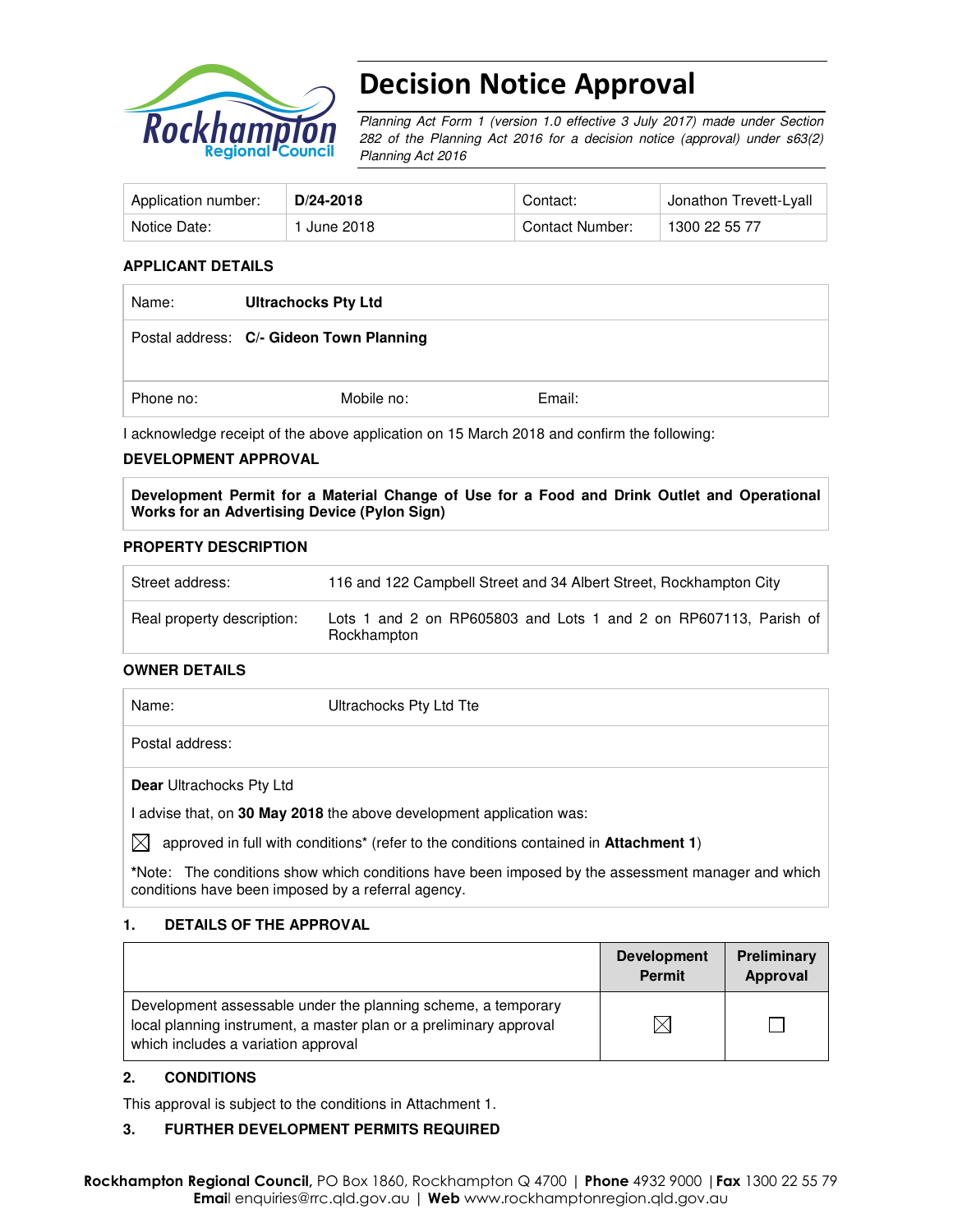| Type of development permit required | Subject of the required development permit |
|-------------------------------------|--------------------------------------------|
| <b>Operational Works</b>            | <b>Access and Parking Works</b>            |
|                                     | Roof and Allotment Drainage Works          |
|                                     | Site Works                                 |
| Plumbing and Drainage Works         |                                            |
| <b>Building Works</b>               | <b>Demolition Works</b>                    |
|                                     | <b>Building Works</b>                      |

Please be advised that the following development permits are required to be obtained before the development can be carried out:

#### **4. REFERRAL AGENCIES** NIL

#### **5. THE APPROVED PLANS**

**The approved development must be completed and maintained generally in accordance with the approved drawings and documents:** 

| <b>Plan/Document Name</b>                                                    | <b>Plan/Document Reference</b>   | Dated         |
|------------------------------------------------------------------------------|----------------------------------|---------------|
| Site Plan                                                                    | 180105-01, Sheet 01 of 02 Sheets | 28 March 2018 |
| Floor Plan & Elevations                                                      | 180105-02, Sheet 02 of 02 Sheets | 28 March 2018 |
| Commercial Drive Thru Development -<br>Site Layout                           | 0751718-P-0001, Rev A            | 2 March 2018  |
| Commercial Drive Thru Development -<br>Stormwater Plan                       | 0751718-P-0002, Rev A            | 2 March 2018  |
| Commercial Drive Thru Development -<br>Preliminary Roadworks and Swept Paths | 0751718-P-0003, Rev A            | 29 March 2018 |
| <b>Preliminary Traffic and Stormwater Advice</b><br>REV B                    | 0751718, Rev B                   | 29 March 2017 |

#### **6. CURRENCY PERIOD FOR THE APPROVAL (S.85)**

The standard currency periods stated in section 85 of Planning Act 2016 apply to each aspect of development in this approval, if not stated in the conditions of approval attached.

#### **7. STATEMENT OF REASONS**

| Description of the<br>development | The proposed development is for Material Change of Use for a Food and<br>Drink Outlet and Operational Works for an Advertising Device (Pylon Sign)                                                                                                                                                                                                               |
|-----------------------------------|------------------------------------------------------------------------------------------------------------------------------------------------------------------------------------------------------------------------------------------------------------------------------------------------------------------------------------------------------------------|
| <b>Reasons for Decision</b>       | a) The site's location on Albert Street and its close proximity to other<br>commercial uses, provide an appropriate opportunity to accommodate a<br>Food And Drink Outlet that is designed and sited to service the local<br>catchment and passing highway traffic;                                                                                              |
|                                   | b) The small scale of the proposal will not detract from the function of other<br>commercial centres and will not compromise the residential character and<br>existing amenity of the surrounding area;                                                                                                                                                          |
|                                   | c) Assessment of the development against the relevant zone purpose,<br>planning scheme codes and planning scheme policies demonstrates that<br>the proposed development will not cause significant adverse impacts on<br>the surrounding natural environment, built environment and infrastructure,<br>community facilities, or local character and amenity; and |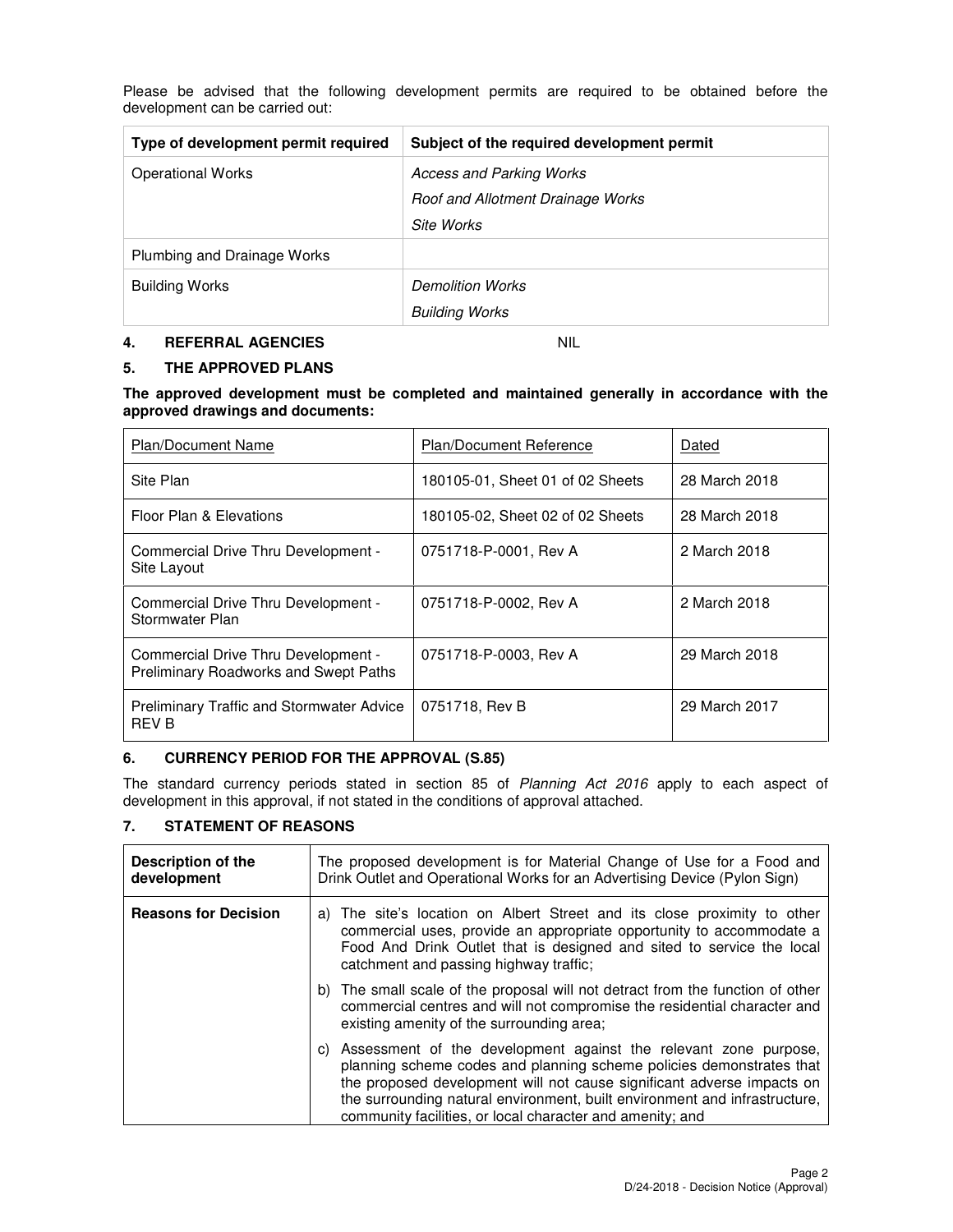|                                                    | The proposed development does not compromise the relevant State<br>d)<br>Planning Policy.                                                                                                                                               |  |  |
|----------------------------------------------------|-----------------------------------------------------------------------------------------------------------------------------------------------------------------------------------------------------------------------------------------|--|--|
| <b>Assessment</b><br><b>Benchmarks</b>             | The proposed development was assessed against the following assessment<br>benchmarks:                                                                                                                                                   |  |  |
|                                                    | Low-Medium Density Residential Zone Code;<br>٠<br>Access, Parking and Transport Code;<br><b>Advertising Devices Code;</b><br>Landscape Code;<br>Stormwater Management Code;<br>Waste Management Code; and<br>٠<br>Water and Sewer Code. |  |  |
| <b>Compliance with</b><br>assessment<br>benchmarks | The development was assessed against all of the assessment benchmarks<br>listed above and complies with them all.                                                                                                                       |  |  |
| Matters raised in<br>submissions                   | There were no submissions received by Council for this application.                                                                                                                                                                     |  |  |
| <b>Matters prescribed by</b><br>regulation         | The State Planning Policy - Part E;<br>٠<br>The Central Queensland Regional Plan;<br>٠<br>The Rockhampton Region Planning Scheme 2015; and<br>٠<br>The common material, being the material submitted with the application.<br>٠         |  |  |

## **8. RIGHTS OF APPEAL**

The rights of an applicant to appeal to a tribunal or the Planning and Environment Court against a decision about a development application are set out in chapter 6, part 1 of the Planning Act 2016. For particular applications, there may also be a right to make an application for a declaration by a tribunal (see chapter 6, part 2 of the Planning Act 2016).

## Appeal by an applicant

An applicant for a development application may appeal to the Planning and Environment Court against the following:

- the refusal of all or part of the development application
- a provision of the development approval
- the decision to give a preliminary approval when a development permit was applied for
- a deemed refusal of the development application.

An applicant may also have a right to appeal to the Development tribunal. For more information, see schedule 1 of the Planning Act 2016.

The timeframes for starting an appeal in the Planning and Environment Court are set out in section 229 of the Planning Act 2016.

**Attachment 2** is an extract from the Planning Act 2016 that sets down the applicant's appeal rights and the appeal rights of a submitter.

#### **9. WHEN THE DEVELOPMENT APPROVAL TAKES EFFECT**

This development approval takes effect:

From the time the decision notice is given  $-$  if there is no submitter and the applicant does not appeal the decision to the court.

Or

When the submitter's appeal period ends  $-$  if there is a submitter and the applicant does not appeal the decision to the court.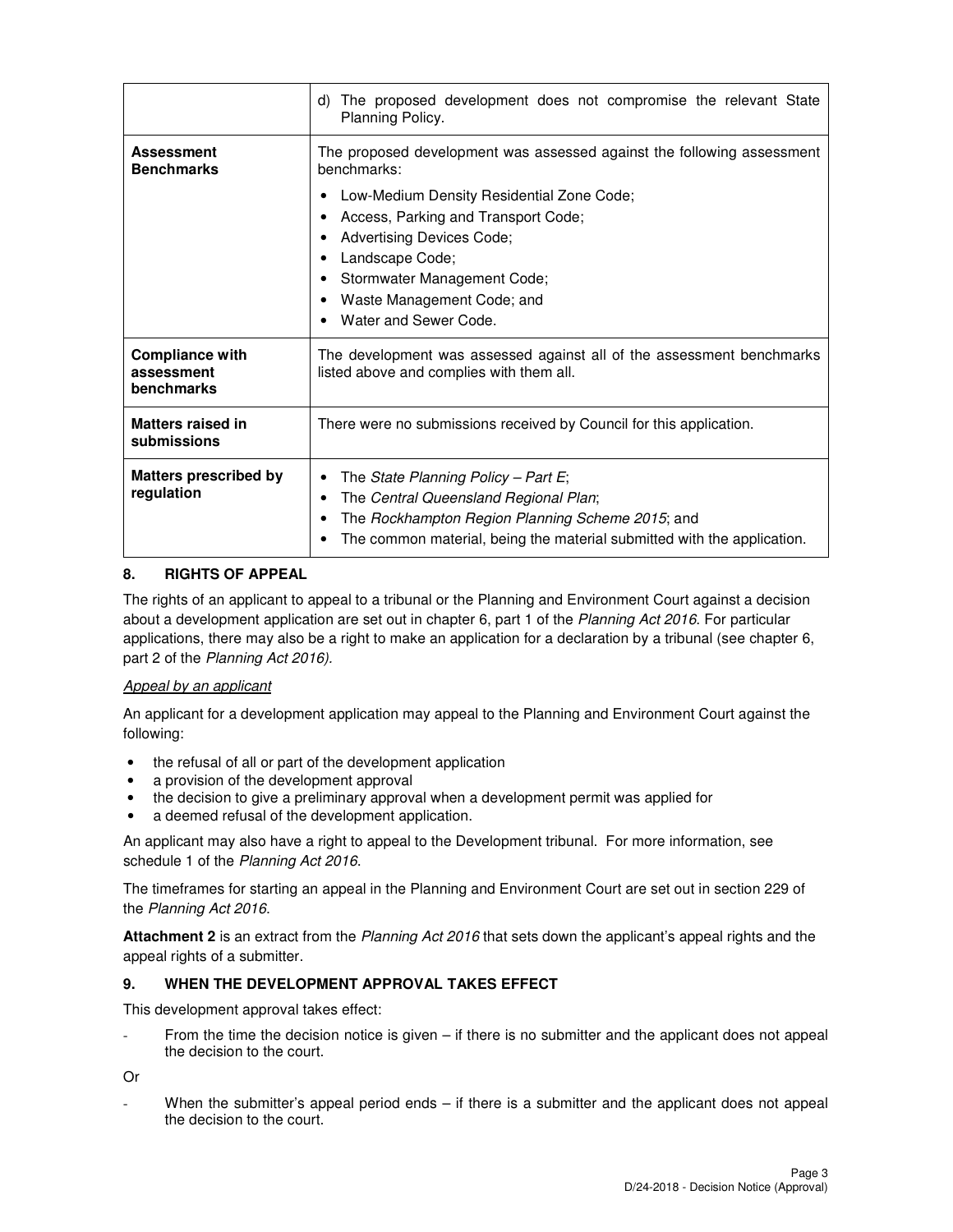#### Or

- Subject to the decision of the court, when the appeal is finally decided – if an appeal is made to the court.

This approval will lapse unless substantially commenced within the above stated currency periods (refer to sections 85 of Planning Act 2016 for further details).

#### **10. ASSESSMENT MANAGER**

| Name: | Tarnya Fitzgibbon<br><b>COORDINATOR</b> | Signature: | Date: 1 June 2018 |
|-------|-----------------------------------------|------------|-------------------|
|       | <b>DEVELOPMENT ASSESSMENT</b>           |            |                   |

C/C Department of State Development, Manufacturing, Infrastructure and Planning - RockhamptonSARA@dilgp.qld.gov.au

#### **Attachment 1 – Conditions of the approval**

**Part 1 – Conditions imposed by the assessment manager** [Note: where a condition is imposed about infrastructure under Chapter 4 of the Planning Act 2016, the relevant provision of the Act under which this condition was imposed must be specified.]

**Part 2 – Conditions required by the referral agency response**

**Attachment 2—Extract on appeal rights**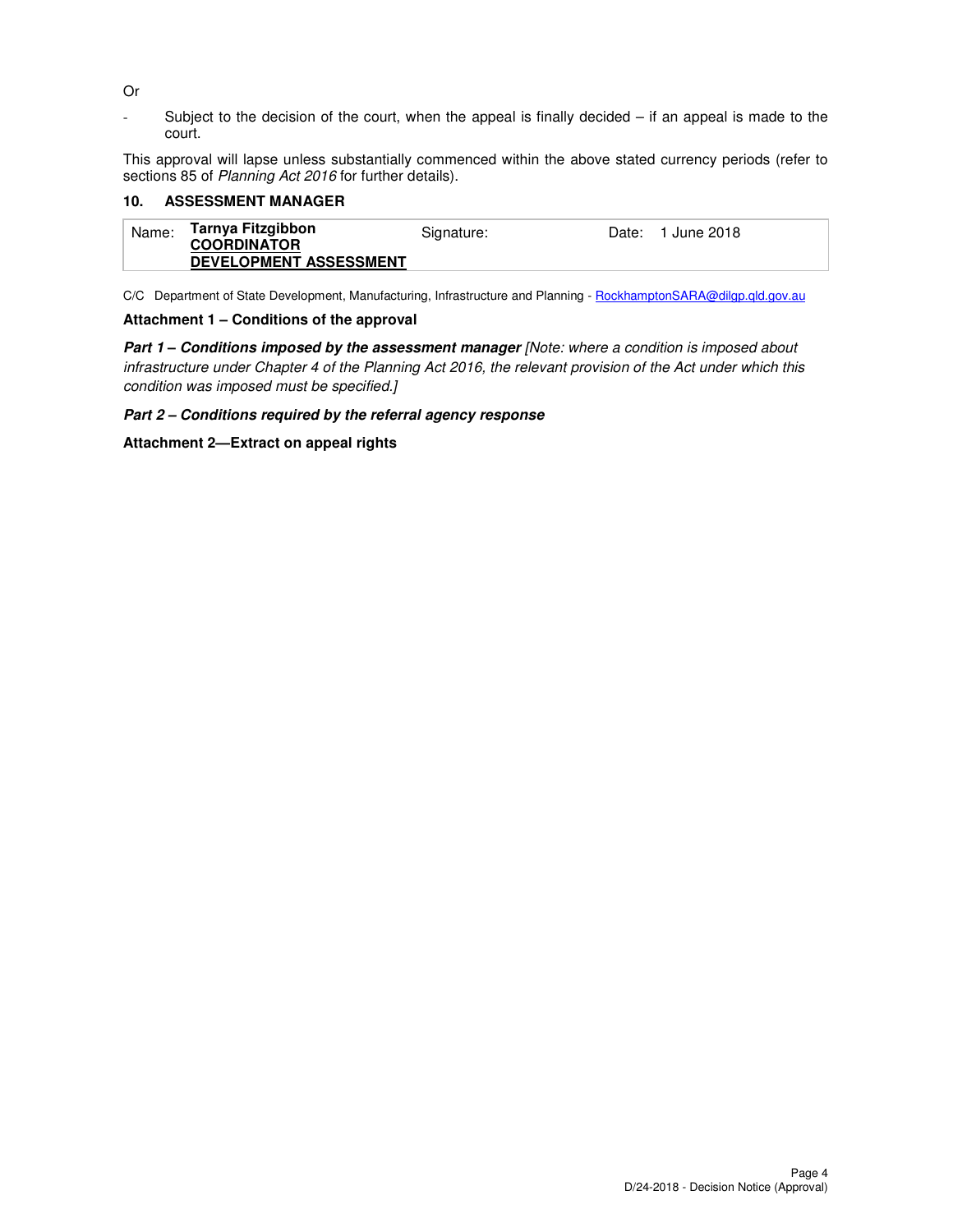

## **Attachment 1 – Part 1 Rockhampton Regional Council Conditions**

Planning Act 2016

## **Part A - Material Change Of Use for a Food And Drink Outlet**

## 1.0 ADMINISTRATION

- 1.1 The Developer and his employee, agent, contractor or invitee is responsible for ensuring compliance with the conditions of this development approval.
- 1.2 Where these Conditions refer to "Council" in relation to requiring Council to approve or to be satisfied as to any matter, or conferring on the Council a function, power or discretion, that role may be fulfilled in whole or in part by a delegate appointed for that purpose by the Council.
- 1.3 All conditions, works, or requirements of this development approval must be undertaken, completed, and be accompanied by a Compliance Certificate for any operational works required by this development approval:
	- 1.3.1 to Council's satisfaction;
	- 1.3.2 at no cost to Council; and
	- 1.3.3 prior to the commencement of the use

unless otherwise stated.

- 1.4 Infrastructure requirements of this development approval must be contributed to the relevant authorities, where applicable, at no cost to Council, prior to the commencement of the use, unless otherwise stated.
- 1.5 The following further Development Permits must be obtained prior to the commencement of any works associated with their purposes:
	- 1.5.1 Operational Works:
		- (i) Access and Parking Works;
		- (ii) Roof and Allotment Drainage; and
		- (iii) Site Works.
	- 1.5.2 Plumbing and Drainage Works; and
	- 1.5.3 Building Works:
		- (i) Demolition Works; and
		- (ii) Building Works.
- 1.6 All Development Permits for Operational Works and Plumbing and Drainage Works must be obtained prior to the issue of a Development Permit for Building Works.
- 1.7 All works must be designed, constructed and maintained in accordance with the relevant Council policies, guidelines and standards, unless otherwise stated.
- 1.8 All engineering drawings/specifications, design and construction works must be in accordance with the requirements of the relevant Australian Standards and must be approved, supervised and certified by a Registered Professional Engineer of Queensland.
- 1.9 Lots 1 and 2 on RP607113 and Lots 1 and 2 on RP605803 must be amalgamated and registered as one lot prior to the commencement of the use.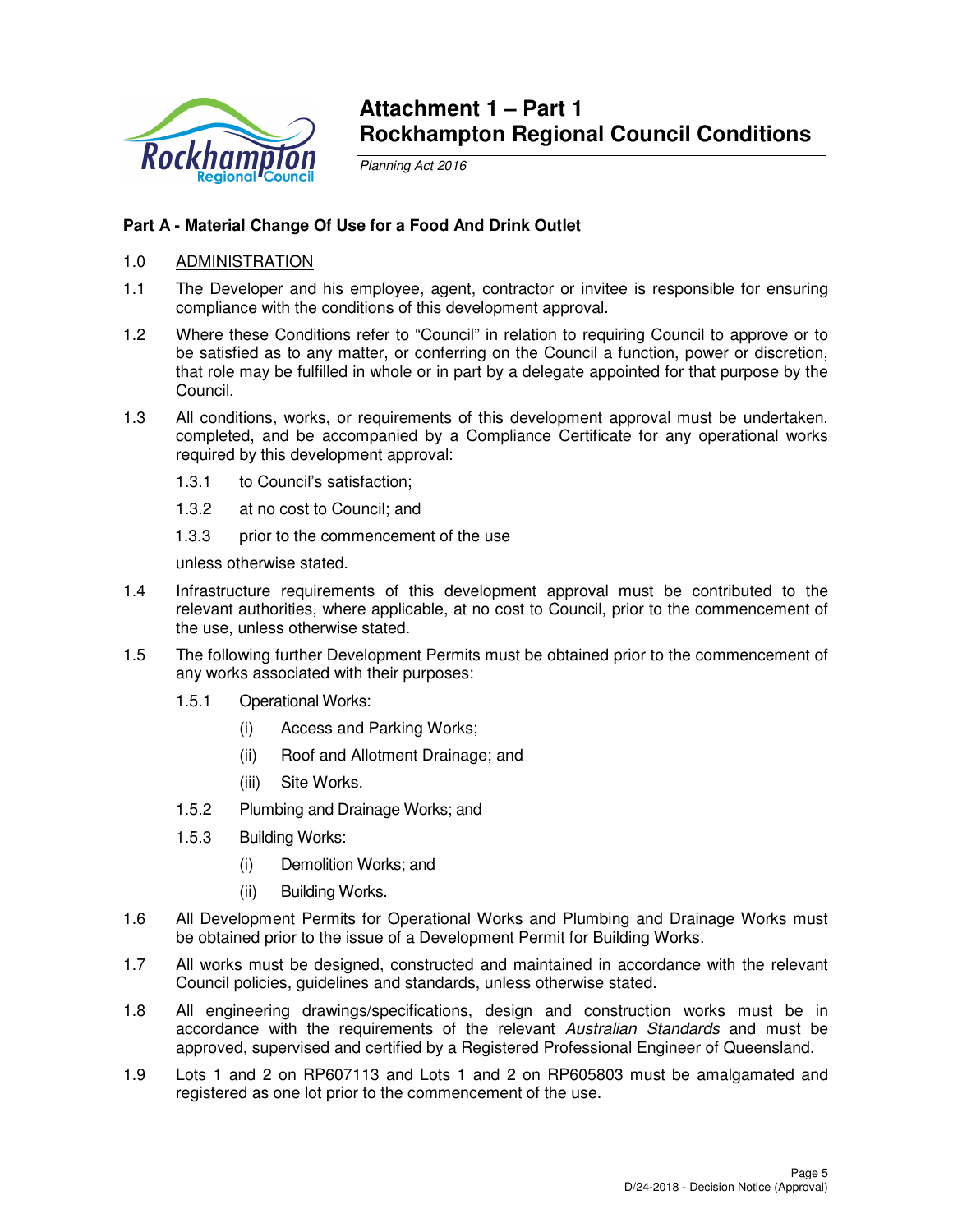## 2.0 APPROVED PLANS AND DOCUMENTS

2.1 The approved development must be completed and maintained generally in accordance with the approved plans and documents, except where amended by any condition of this development approval:

| <b>Plan/Document Name</b>                                                       | <b>Plan/Document Reference</b>   | Dated         |
|---------------------------------------------------------------------------------|----------------------------------|---------------|
| Site Plan                                                                       | 180105-01, Sheet 01 of 02 Sheets | 28 March 2018 |
| Floor Plan & Elevations                                                         | 180105-02, Sheet 02 of 02 Sheets | 28 March 2018 |
| Commercial Drive Thru<br>Development - Site Layout                              | 0751718-P-001, Rev A             | 2 March 2018  |
| Commercial Drive Thru<br>Development - Stormwater Plan                          | 0751718-P-002, Rev A             | 2 March 2018  |
| Commercial Drive Thru<br>Development - Preliminary<br>Roadworks and Swept Paths | 0751718-P-003, Rev A             | 29 March 2018 |
| <b>Preliminary Traffic and</b><br>Stormwater Advice REV B                       | 0751718, Rev B                   | 29 March 2017 |

- 2.2 Where there is any conflict between the conditions of this development approval and the details shown on the approved plans and documents, the conditions of this development approval must prevail.
- 2.3 Where conditions require the above plans or documents to be amended, the revised documents must be submitted for approval by Council prior to the submission of an application for a Development Permit for Operational Works.

#### 3.0 ACCESS AND PARKING WORKS

- 3.1 A Development Permit for Operational Works (access and parking works) must be obtained prior to the commencement of any access and parking works on the development site.
- 3.2 All access and parking works must be designed and constructed in accordance with the approved plans (refer to condition 2.1), Capricorn Municipal Development Guidelines, and Australian Standard AS2890 "Parking facilities" and the provisions of a Development Permit for Operational Works (access and parking works).
- 3.3 All car parking and access areas must be paved or sealed to Council's satisfaction. Design and construction must be in accordance with the provisions of a Development Permit for Operational Works (access and parking works).
- 3.4 The existing access from Campbell Street to Lot 1 on RP607113 of the development is to remain with the existing trench grate discharging to kerb adapters.
- 3.5 The access from Campbell Lane to the development must be upgraded to comply with the requirements of the Capricorn Municipal Development Guidelines.
- 3.6 The redundant vehicular crossover and driveway servicing Lot 2 on RP607113 from Campbell Street and the redundant section of the crossover and driveway servicing Lot 1 on RP607113 from Campbell Lane must be removed. The kerb and channel, road pavement, services, verge and any footpath must be reinstated to Council standard.
- 3.7 Access from Campbell Street must be limited to 'left in, left out' only and access to Campbell Lane must be limited to 'right in, right out' only. A 'ONE WAY' sign is to be provided at both of these exits.
- 3.8 All vehicles must ingress and egress the development in a forward gear.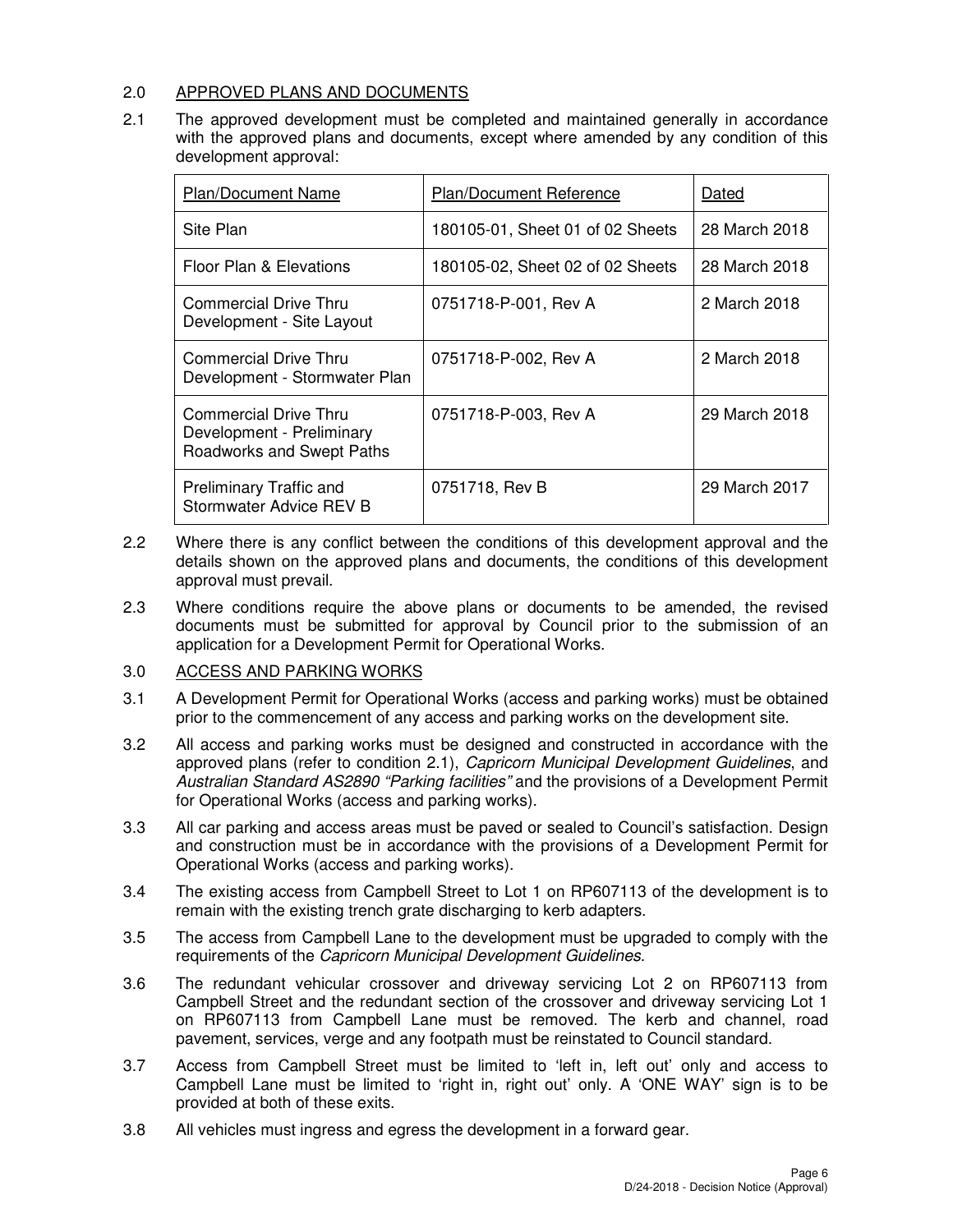- 3.9 Adequate sight distances must be provided for all ingress and egress movements at the access driveways in accordance with Australian Standard AS2890.2 "Parking facilities - Off street commercial vehicle facilities".
- 3.10 Universal access parking spaces must be provided on-site in accordance with Australian Standard AS2890.6 "Parking facilities - Off-street parking for people with disabilities".
- 3.11 Parking spaces must be line-marked in accordance with the approved plans (refer to condition 2.1) and in accordance with the Australian Standard AS2890 "Parking facilities" and the provisions of a Development Permit for Operational Works (access and parking works).
- 3.12 Any application for a Development Permit for Operational Works (access and parking works) must be accompanied by detailed and scaled plans, which demonstrate the turning movements/swept paths of the largest vehicle to access the development site including refuse collection vehicles.
- 3.13 All vehicle operations associated with the development must be directed by suitable directional, informative, regulatory or warning signs in accordance with Australian Standard AS1742.1 "Manual of uniform traffic control devices" and Australian Standard AS2890.1 "Parking facilities – Off-street car parking".
- 3.14 All vehicle operation areas must be illuminated in accordance with the requirements of Australian Standard AS1158 "Lighting for roads and public spaces".
- 3.15 All internal pedestrian pathways must be designed and constructed in accordance with Australian Standard AS1428 "Design for access and mobility".
- 3.16 Bicycle parking facilities must be provided in accordance with  $SC6.4$  Bicycle network planning scheme policy. The bicycle parking facilities must encourage casual surveillance.

#### 4.0 SEWERAGE WORKS

- 4.1 All sewerage works must be designed and constructed in accordance with the approved plans (refer to condition 2.1), Capricorn Municipal Development Guidelines, Water Supply (Safety and Reliability) Act 2008, and Plumbing and Drainage Act 2002.
- 4.2 A new sewerage connection point must be provided for Lot 2 on RP605803. This connection point is not permitted to be connected directly into the existing 300mm diameter trunk sewer main.
- 4.3 The existing sewerage connection point for Lot 2 on RP607113 must be disconnected and capped at the main and any redundant pipework removed.
- 4.4 The existing sewerage connection point for Lot 1 on RP605803 must be raised to the surface and have a heavy duty trafficable lid provided. The finished level of the lid must be a sufficient level to avoid ponding of stormwater.
- 4.5 The finished surface level of the existing sewerage access chamber on Lot 1 on RP607113 must be at a sufficient level to avoid ponding of stormwater above the top of the chamber and have a heavy duty trafficable lid provided.

## 5.0 PLUMBING AND DRAINAGE WORKS

- 5.1 A Development Permit for Plumbing and Drainage Works must be obtained for the removal and/or demolition of any existing structure on the development site.
- 5.2 All internal plumbing and drainage works must be designed and constructed in accordance with the Capricorn Municipal Development Guidelines, Water Supply (Safety and Reliability) Act 2008, Plumbing and Drainage Act 2002, and Council's Plumbing and Drainage Policies.
- 5.3 The development must be connected to Council's reticulated sewerage and water networks.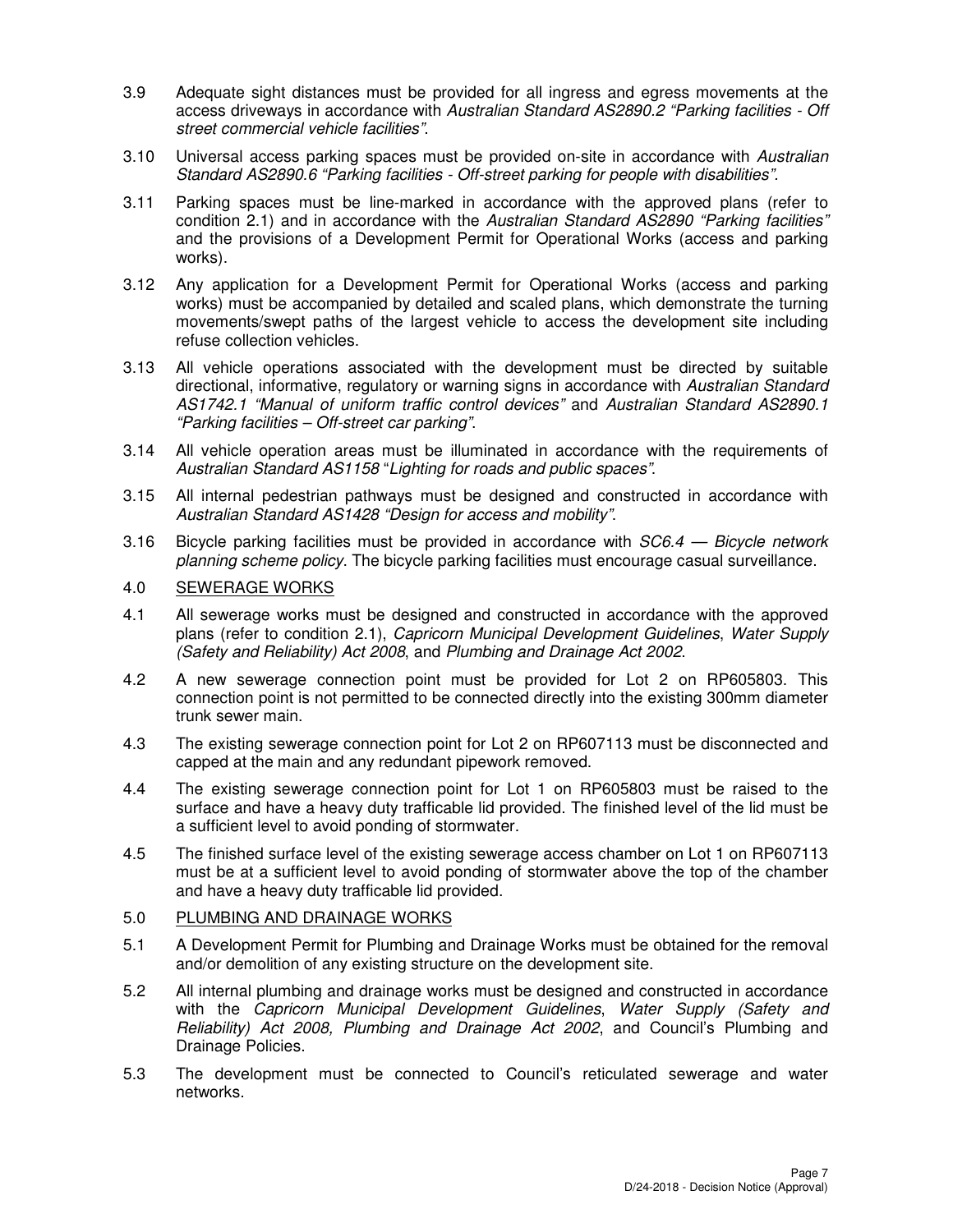- 5.4 The existing sewerage and water connection point(s) must be retained, and upgraded if necessary, to service the development. Any redundant sewerage and water connection points are to be disconnected and capped at the main.
- 5.5 Adequate domestic and fire-fighting protection must be provided to the development, and must be certified by a hydraulic engineer or other suitably qualified person.
- 5.6 Sewer connections and water meter boxes located within trafficable areas must be raised or lowered to suit the finished surface levels and must be provided with heavy duty trafficable lids.
- 5.7 Alteration, disconnection or relocation of internal plumbing and sanitary drainage works associated with the existing building must be in accordance with regulated work under the Plumbing and Drainage Act 2002 and Council's Plumbing and Drainage Policies.
- 5.8 Amended sewerage/sewerage trade waste permits must be obtained for the discharge of any non-domestic waste into Council's reticulated sewerage network. Arrestor traps must be provided where commercial or non-domestic waste is proposed to be discharged into the sewer system.
- 5.9 The development must comply with Queensland Development Code, Mandatory Part 1.4 "Building over or near relevant infrastructure." Any permit associated with the Building Over/Adjacent to Local Government Sewerage Infrastructure Policy must be obtained prior to the issue of a Development Permit for Building Works.

## 6.0 ROOF AND ALLOTMENT DRAINAGE WORKS

- 6.1 A Development Permit for Operational Works (roof and allotment drainage works) must be obtained prior to the commencement of any drainage works on the development site.
- 6.2 All roof and allotment drainage works must be designed and constructed in accordance with the approved plans (refer to condition 2.1), Queensland Urban Drainage Manual, Capricorn Municipal Development Guidelines, sound engineering practice and the provisions of a Development Permit for Operational Works (roof and allotment drainage works).
- 6.3 A revised Stormwater Management Plan, prepared and certified by a Registered Professional Engineer of Queensland is to be submitted with the Development Permit for Operational Works (roof and allotment drainage works). The Stormwater Management Plan must clearly demonstrate that:
	- 6.3.1 all content of the stormwater management plan is in accordance with the Queensland Urban Drainage Manual, Capricorn Municipal Development Guidelines, stormwater management design objectives in State Planning Policy 2014, and sound engineering practice;
	- 6.3.2 the roof and allotment runoff from the development must be directed to a lawful point of discharge and must not restrict, impair or change the natural flow of runoff water, or cause a nuisance to surrounding land or infrastructure in accordance with the Queensland Urban Drainage Manual;
	- 6.3.3 each part of the lot is self-draining;
	- 6.3.4 the volume of detention is sufficient to attenuate the peak discharge from the development site to ensure non-worsening for a range of design rainfall events up to and including a one per cent (1%) Annual exceedance probability flood event, for the post-development conditions, in accordance with the provisions of the Queensland Urban Drainage Manual; and
	- 6.3.5 the stormwater management plan is accompanied by full calculations and all details of the modelling assumptions to support the proposed water quantity management strategy.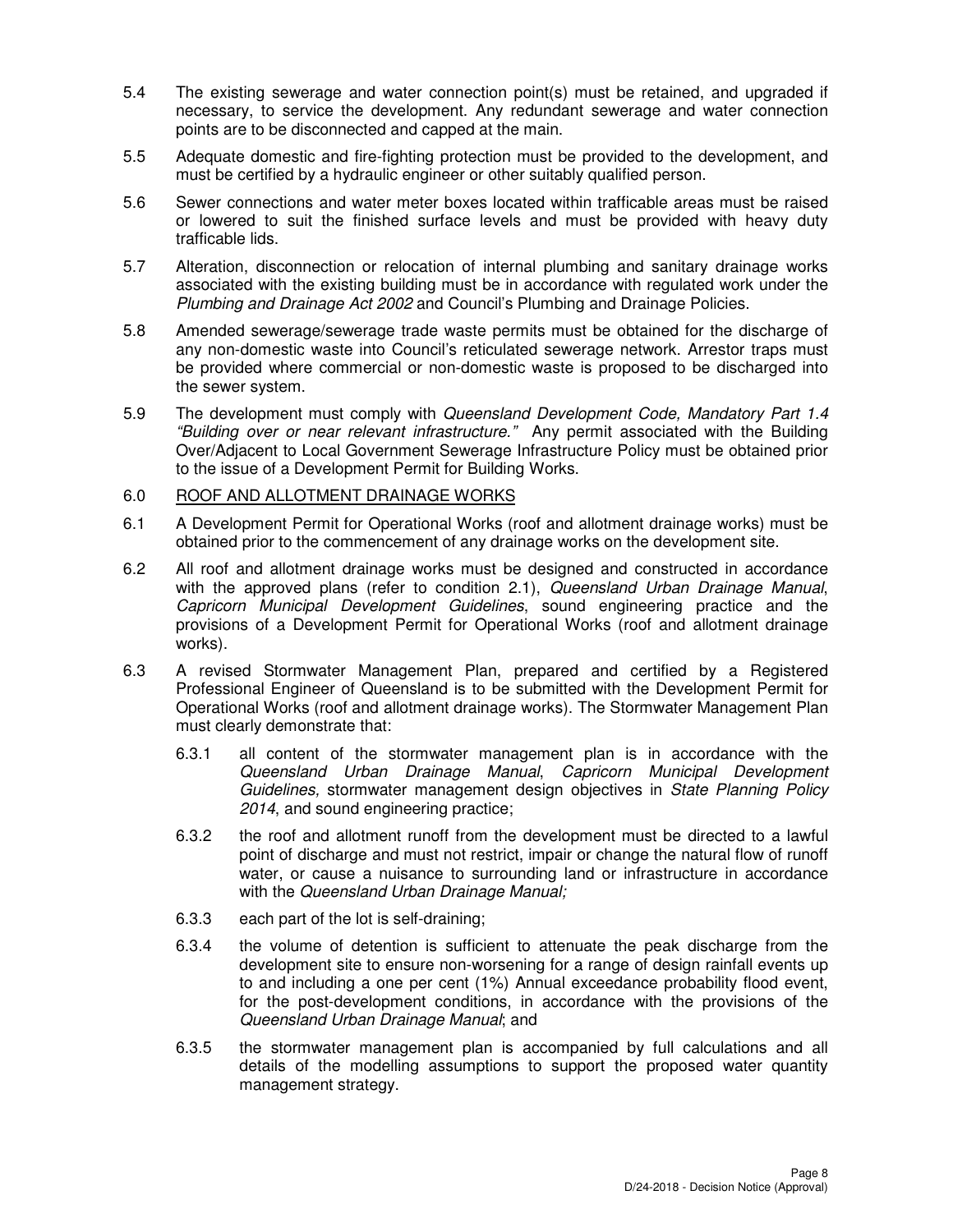#### 7.0 SITE WORKS

- 7.1 A Development Permit for Operational Works (site works) must be obtained prior to the commencement of any site works on the development site.
- 7.2 All earthworks must be undertaken in accordance with Australian Standard AS3798 "Guidelines on earthworks for commercial and residential developments".
- 7.3 Site works must be constructed such that they do not, at any time, in any way restrict, impair or change the natural flow of runoff water, or cause a nuisance or worsening to surrounding land or infrastructure.

#### 8.0 BUILDING WORKS

- 8.1 A Development Permit for Building Works must be obtained for the removal and/or demolition of any existing structure on the development site.
- 8.2 The existing dwelling on Lot 2 on RP607113 must be demolished and a Development Permit for Building Works (demolition) must be obtained prior to the commencement of demolition works on the development site.
- 8.3 All building works must be undertaken in accordance with Council's Building Over/Adjacent to Local Government Sewerage Infrastructure Policy and any permit obtained in respect of this policy.
- 8.4 Impervious paved waste storage area/s must be provided in accordance with the approved plans (refer to condition 2.1) and the Environmental Protection Regulation 2008 and must be:
	- 8.4.1 designed and located so as not to cause a nuisance to neighbouring properties;
	- 8.4.2 aesthetically screened from any road frontage or adjoining property;
	- 8.4.3 of a sufficient size to accommodate commercial type bins that will be serviced by a commercial contractor plus clearances around the bins for manoeuvring and cleaning;
	- 8.4.4 setback a minimum of two (2) metres from any road frontage; and
	- 8.4.5 provided with a suitable hosecock and hoses, and washdown must be drained to the sewer in accordance with the Sewerage Trade Waste provisions and the Plumbing and Drainage Act 2002.

Note: As an alternative to a washdown facility, a fully contained commercial bin cleaning service is acceptable provided no wastewater is discharged from the site to the sewer.

## 9.0 LANDSCAPING WORKS

- 9.1 All landscaping must be established generally in accordance with the approved plans (refer to condition 2.1). The landscaping must be constructed and/or established prior to the commencement of the use and the landscape areas must predominantly contain plant species that are locally native to the Central Queensland region due to their low water dependency.
- 9.2 All landscaping works must be generally in accordance with the approved plans (refer to condition 2.1) and must include, but not be limited to, the following:
	- 9.2.1 A plan documenting the "Extent of Works" and supporting documentation that includes:
		- (i) location and name of existing trees, including those to be retained (the location of the trees must be overlayed or be easily compared with the proposed development design);
		- (ii) the extent of soft and hard landscape proposed;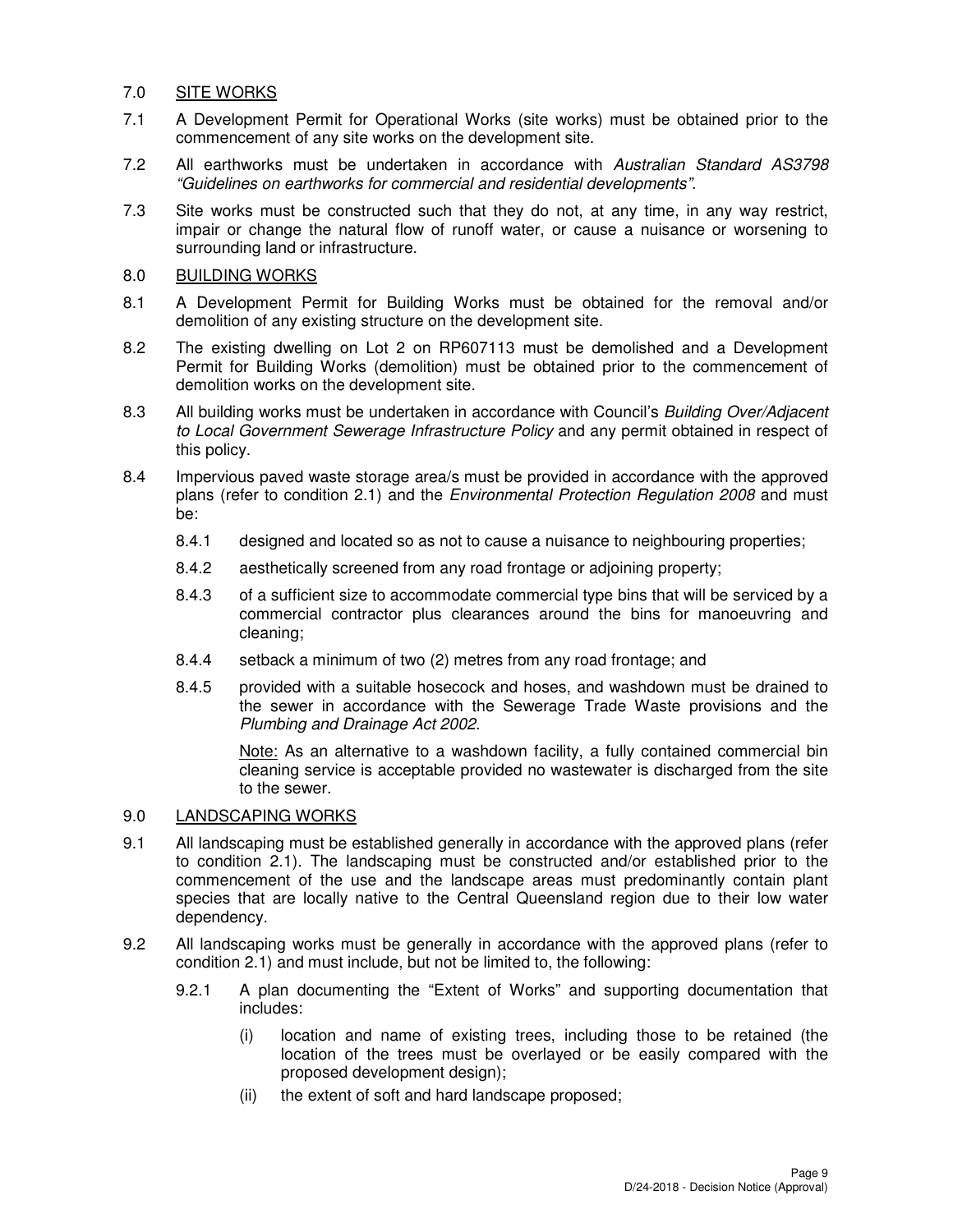- (iii) important spot levels and/or contours. The levels of the trees to be retained must be provided in relation to the finished levels of the proposed buildings and works;
- (iv) underground and overhead services;
- (v) typical details of critical design elements (stabilisation of batters, retaining walls)
- (vi) details of landscape structures including areas of deep planting; and
- (vii) specification notes on mulching and soil preparation.
- 9.2.2 A "Planting Plan" and supporting documentation that includes:
	- (i) landscape areas predominantly containing plant species that are locally native to the Central Queensland region due to their low water dependency;
	- (ii) trees, shrubs and groundcovers to all areas to be landscaped;
	- (iii) position and canopy spread of all trees and shrubs;
	- (iv) the extent and type of works (including but not limited to paving, fences and garden bed edging). Edging must be provided for all garden beds; and
	- (v) a plant schedule with the botanic and common names, total plant numbers and pot sizes at the time of planting.
- 9.2.3 The plan documenting the "Extent of Works" and the "Planting Plan" referenced in conditions 9.2.1 and 9.2.2 respectively, must be submitted to Council prior to the commencement of any landscaping works outlined in condition 9.1.
- 9.3 Large trees must not be planted within one (1) metre of the centreline of any sewerage and/or water infrastructure; small shrubs and groundcover are acceptable.
- 9.4 Landscaping, or any part thereof, must be provided in accordance with SC6.12 Landscape design and street trees planning scheme policy.
- 9.5 The landscaped areas must be subject to:
	- 9.5.1 a watering and maintenance plan during the establishment moment; and
	- 9.5.2 an ongoing maintenance and replanting programme.

#### 10.0 ASSET MANAGEMENT

- 10.1 Any alteration necessary to electricity, telephone, water mains, sewerage mains, and/or public utility installations resulting from the development or in connection with the development, must be undertaken and completed at no cost to Council.
- 10.2 Any damage to existing stormwater, water supply and sewerage infrastructure, kerb and channel, pathway or roadway (including removal of concrete slurry from public land and Council infrastructure), that occurs while any works are being carried out in association with this development approval must be repaired at full cost to the developer. This includes the reinstatement of any existing traffic signs or pavement markings that may have been removed or damaged.

## 11.0 ENVIRONMENTAL

- 11.1 Any application for a Development Permit for Operational Works must be accompanied by an Erosion and Sediment Control Plan that addresses, but is not limited to, the following:
	- (i) objectives;
	- (ii) site location and topography;
	- (iii) vegetation;
	- (iv) site drainage;
	- (v) soils;
	- (vi) erosion susceptibility;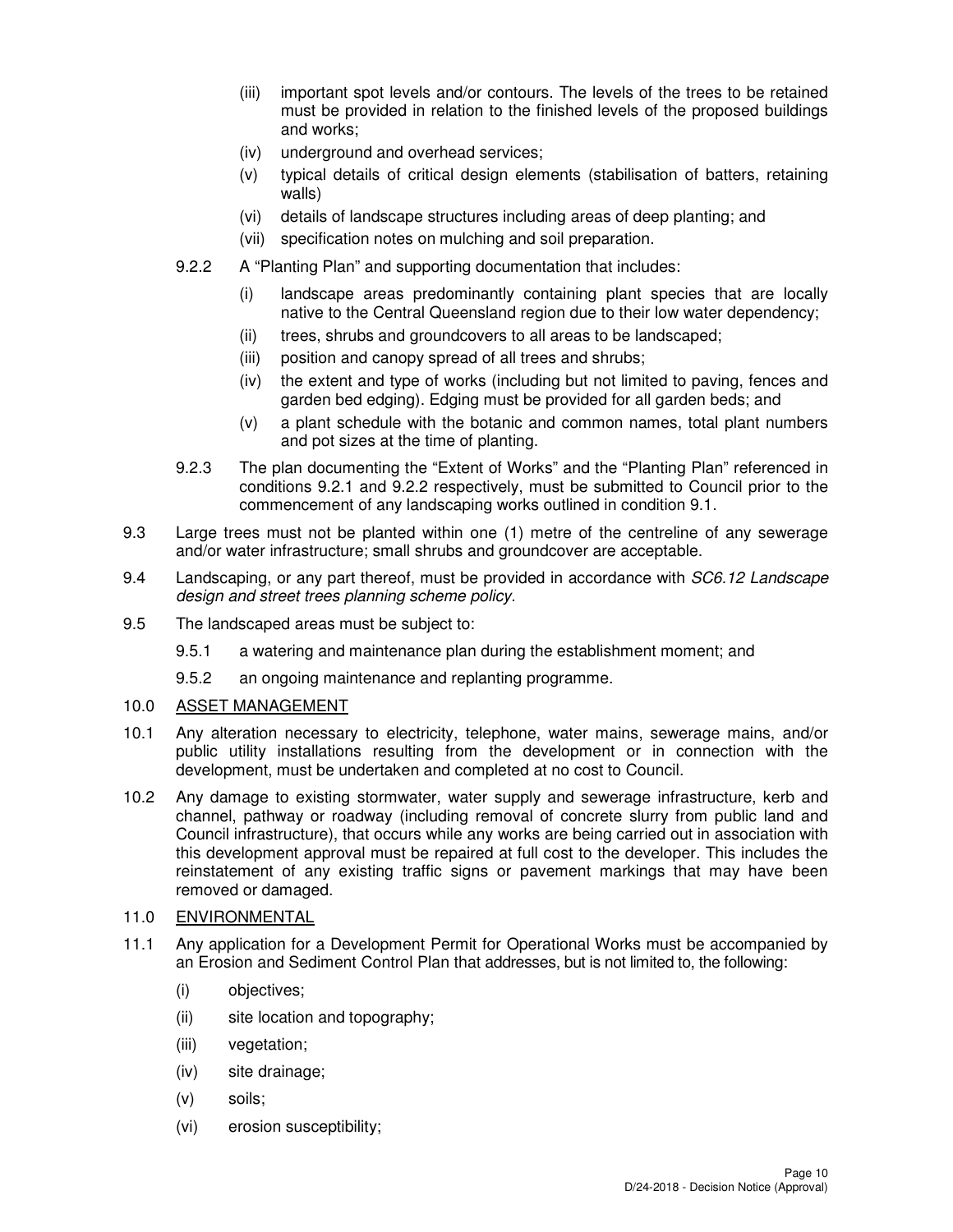- (vii) erosion risk;
- (viii) concept;
- (ix) design; and
- (x) implementation,

for the construction and post-construction phases of work.

11.2 An Erosion Control and Stormwater Control Management Plan prepared by a Registered Professional Engineer of Queensland in accordance with the Capricorn Municipal Design Guidelines must be implemented, monitored and maintained for the duration of the development works, until all exposed soil areas are permanently stabilised (for example, turfed, hydromulched, concreted, and landscaped). The plan must be available on-site for inspection by Council Officers whilst all works are being carried out.

#### 12.0 ENVIRONMENTAL HEALTH

- 12.1 Any lighting devices associated with the development, such as sensory lighting, must be positioned on the development site and shielded so as not to cause glare or other nuisance to nearby residents and motorists. Night lighting must be designed, constructed and operated in accordance with Australian Standard AS4282 "Control of the obtrusive effects of outdoor lighting".
- 12.2 Noise emitted from the activity must not cause an environmental nuisance.
- 12.3 Operations on the site must have no significant impact on the amenity of adjoining premises or the surrounding area due to the emission of light, noise, odour or dust.
- 12.4 When requested by Council, noise monitoring must be undertaken and recorded within three (3) months, to investigate any genuine complaint of nuisance caused by noise. The monitoring data, an analysis of the data and a report, including noise mitigation measures, must be provided Council within fourteen (14) days of the completion of the investigation. Council may require any noise mitigation measures identified in the assessment to be implemented within appropriate timeframes. Noise measurements must be compared with the acoustic quality objectives specified in the most recent edition of the *Environmental* Protection (Noise) Policy.

## 13.0 OPERATING PROCEDURES

- 13.1 The hours of operations for the development site must be limited to 0600 hours to 2200 hours.
- 13.2 The loading and/or unloading of delivery and waste collection vehicles is limited between the hours of 0700 and 1900 Monday to Saturday and between the hours of 0800 and 1500 on Sundays. No heavy vehicles must enter the development site outside these times to wait for unloading/loading.
- 13.3 All waste must be stored within the waste storage area (for example, general waste, recyclable waste, pallets, empty drums etc.) in accordance with the approved plans (refer to condition 2.1). The owner of the land must ensure that:
	- 13.3.1 the area is kept in a clean and tidy condition;
	- 13.3.2 fences and screens are maintained;
	- 13.3.3 no waste material is stored external to the waste storage area;
	- 13.3.4 all washdown of refuse containers takes place in the existing washdown facility; and
	- 13.3.5 the area is maintained in accordance with Environmental Protection Regulation 2008.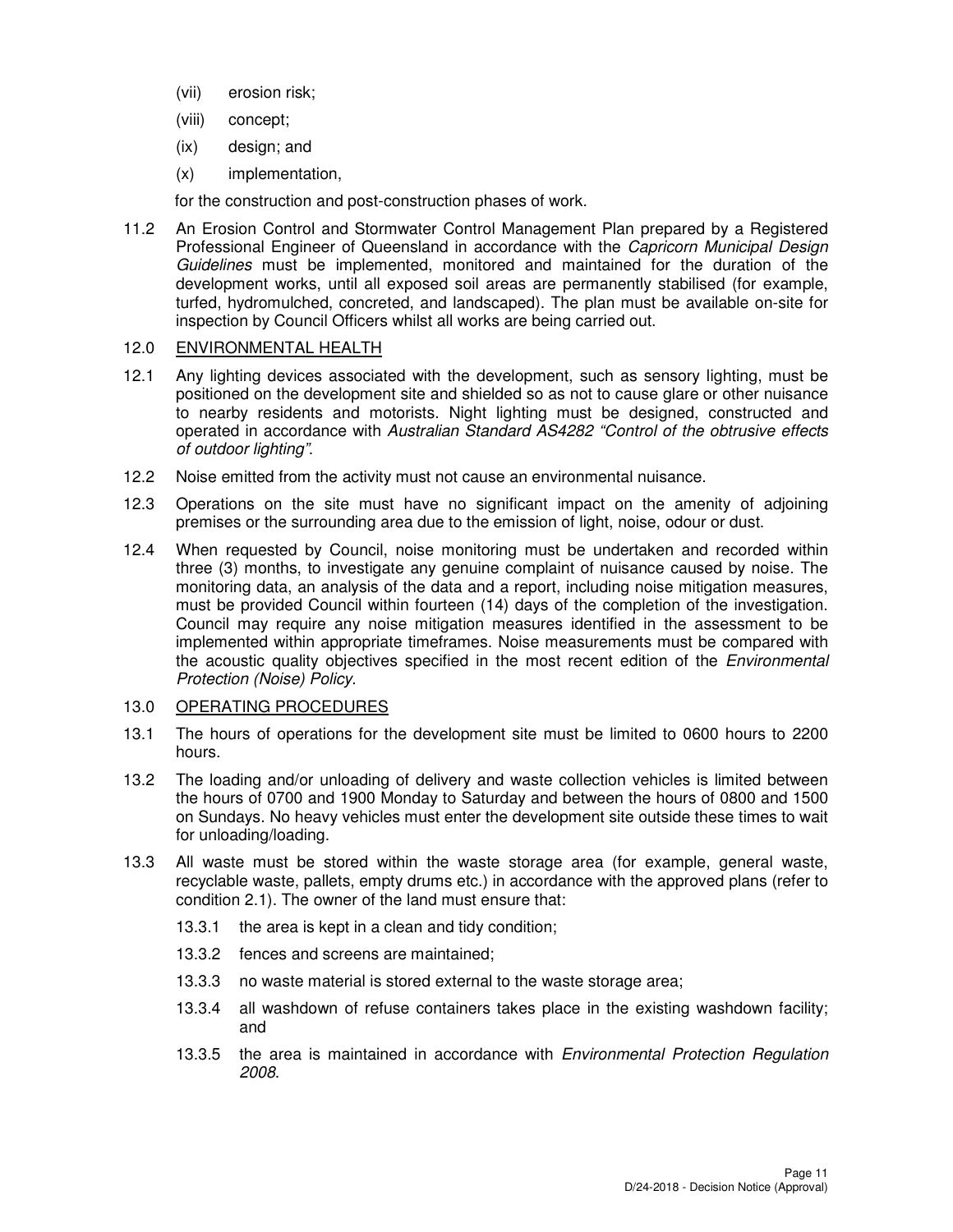#### ADVISORY NOTES

#### NOTE 1. Aboriginal Cultural Heritage Act, 2003

It is advised that under Section 23 of the Aboriginal Cultural Heritage Act 2003, a person who carries out an activity must take all reasonable and practicable measures to ensure the activity does not harm Aboriginal Cultural Heritage (the "cultural heritage duty of care"). Maximum penalties for breaching the duty of care are listed in the Aboriginal Cultural Heritage legislation. The information on Aboriginal Cultural Heritage is available on the Department of Aboriginal and Torres Strait Islander and Multicultural Affairs website www.datsip.qld.gov.au.

#### NOTE 2. Asbestos Removal

Any demolition and/or removal works involving asbestos materials must be undertaken in accordance with the requirements of the Work Health and Safety Act 2011 and Public Health Act 2005.

#### NOTE 3. General Environmental Duty

General environmental duty under the *Environmental Protection Act 1994* prohibits unlawful environmental nuisance caused by noise, aerosols, particles, dust, ash, fumes, light, odour or smoke beyond the boundaries of the development site during all stages of the development including earthworks, construction and operation.

## NOTE 4. General Safety Of Public During Construction

The Work Health and Safety Act 2011 and Manual of Uniform Traffic Control Devices must be complied with in carrying out any construction works, and to ensure safe traffic control and safe public access in respect of works being constructed on a road.

#### NOTE 5. Licensable Activities

Should an activity licensable by Rockhampton Regional Council be proposed for the premises, Council's Environment and Public Health Unit should be consulted to determine whether any approvals are required. Such activities may include storage, preparation and sale of food. Approval for such activities is required before 'fitout' and operation.

## NOTE 6. Infrastructure Charges Notice

Council has resolved not to issue an Infrastructure Charges Notice for this development because the new infrastructure charges arising from the development are less than the credits applicable for the new development.

## **Part B – Operation Works for an Advertising Device (Pylon Sign)**

#### 14.0 ADMINISTRATION

14.1 The approved signage must be completed and maintained generally in accordance with the approved drawings and documents, except where amended by the conditions of this permit.

| <b>Plan/Document Name</b> | <b>Plan/Document Reference</b>                   | Dated |
|---------------------------|--------------------------------------------------|-------|
| Site Plan                 | 180105-01, Sheet 01 of 02 Sheets   28 March 2018 |       |

- 14.2 A set of the above approved plans are returned to you as the Consultant. The Consultant is to supply one (1) Approved set to the contractor to be retained on site at all times during construction.
- 14.3 Where there is any conflict between the conditions of this approval and the details shown on the approved plans and documents, the conditions of approval must prevail.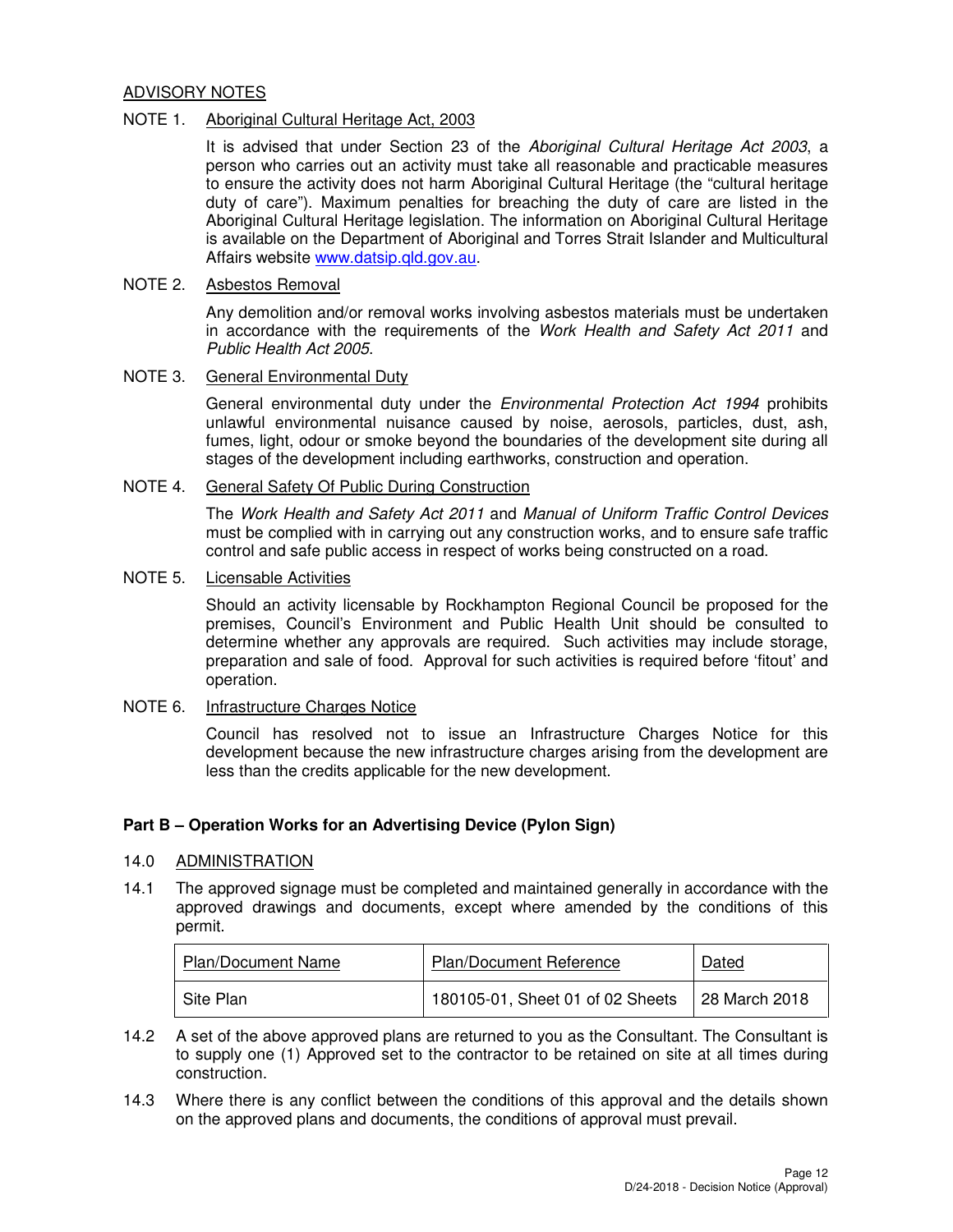- 14.4 Where conditions require the above plans or documents to be amended, the revised document(s) must be submitted for endorsement by Council prior to the submission of a Development Application for Building Works.
- 14.5 The Developer is responsible for ensuring compliance with this approval and the Conditions of the approval by an employee, agent, contractor or invitee of the Developer.
- 14.6 Where these Conditions refer to "Council" in relation to requiring Council to approve or to be satisfied as to any matter, or conferring on the Council a function, power or discretion, that role of the Council may be fulfilled in whole or in part by a delegate appointed for that purpose by the Council.
- 14.7 All conditions of this approval must be undertaken and completed to the satisfaction of Council, at no cost to Council.
- 14.8 The following further development permits are required prior to the commencement of any works on the site:

14.8.1 Building Works.

- 14.9 Unless otherwise stated, all works must be designed, constructed and maintained in accordance with the relevant Council policies, guidelines and standards.
- 14.10 Any proposed changes to the approved stamped plans during the works will be generally considered minor amendments and require Council's approval. The stamped amended plans and a covering letter will be forwarded to the applicant.

#### 15.0 ADVERTISING DEVICE CONSTRUCTION

- 15.1 All Construction work and other associated activities are permitted only between 0700 hours and 1800 hours Monday to Saturday. No work is permitted on Sundays or public holidays. All requirements of the Environmental Protection Act 1994 and Environmental Protection Regulations 2008 must be observed at all times.
- 15.2 All construction materials, waste, waste skips, machinery and contractors' vehicles must be located and stored or parked within the site.
- 15.3 The Advertising Device must be designed and certified by a Registered Professional Engineer of Queensland and constructed in accordance with the requirements of the Queensland Development Code and the Building Code of Australia.
- 15.4 All electrical services and systems must comply with 'Australian and New Zealand Standard AS/NZS 3000:2007 - Electrical Installations'.
- 15.5 Any damage to, or alterations necessary, to electricity, telephone, water mains, sewerage mains, stormwater drains, and/or public utility installations resulting from the development or in connection with the development, must be undertaken immediately at full cost to the Developer.
- 15.6 Council reserves the right for uninterrupted access to the site at all times during construction.

#### 16.0 OPERATING PROCEDURE

- 16.1 All text and images displayed on the billboard must be static, not imitate a traffic control device or include traffic instructions (for example 'stop'), and not involve moving parts or flashing lights.
- 16.2 All signage must only display or advertise a matter associated with the primary purpose for which the premises are used, or the purpose stated in this approval.
- 16.3 All signage must be maintained by the premises owner, to a standard that ensures public safety and does not adversely impact the visual amenity.
- 16.4 Any lighting devices associated with the signage, such as sensory lighting, must be positioned on the site and shielded so as not to cause glare or other nuisance to nearby residents or motorists. Night lighting must be designed, constructed and operated in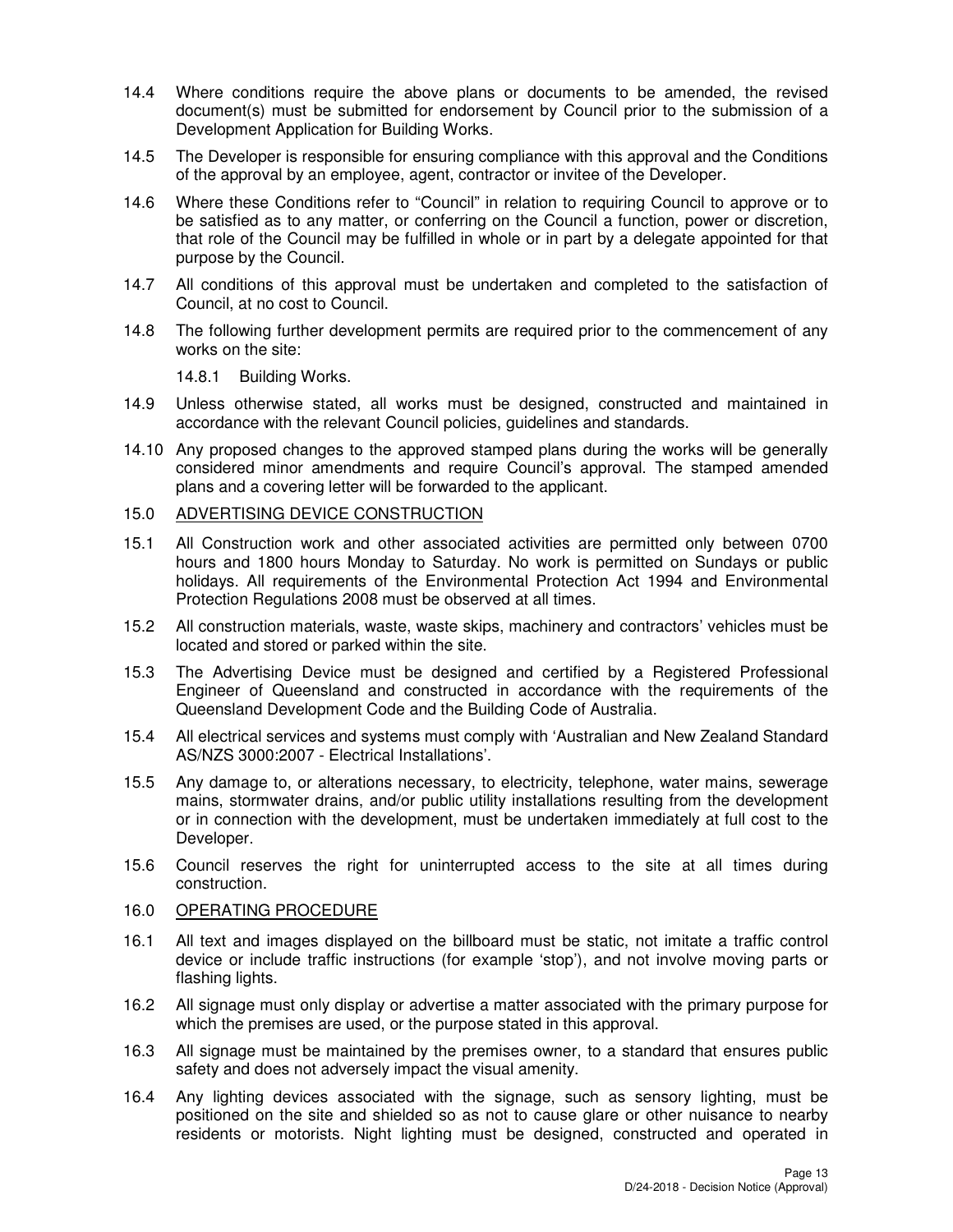accordance with 'Australian Standard AS4282 – Control of the obtrusive effects of outdoor lighting'.

#### ADVISORY NOTES

NOTE 1. Aboriginal Cultural Heritage Act, 2003

It is advised that under Section 23 of the Aboriginal Cultural Heritage Act 2003, a person who carries out an activity must take all reasonable and practicable measures to ensure the activity does not harm Aboriginal Cultural Heritage (the "cultural heritage duty of care"). Maximum penalties for breaching the duty of care are listed in the Aboriginal Cultural Heritage legislation. The information on Aboriginal Cultural Heritage is available on the Department of Aboriginal and Torres Strait Islander and Multicultural Affairs website www.datsip.qld.gov.au.

#### NOTE 2. General Environmental Duty- Environmental Protection Act 1994, sec.319

A person must not carry out any activity that causes, or is likely to cause, environmental harm unless the person takes all reasonable and practicable measures to prevent or minimise the harm (the general environmental duty).

In deciding the measures required to be taken, regard must be had to, for example—

- (a) the nature of the harm or potential harm; and
- (b) the sensitivity of the receiving environment; and
- (c) the current state of technical knowledge for the activity; and
- (d) the likelihood of successful application of the different measures that might be taken; and
- (e) the financial implications of the different measures as they would relate to the type of activity.

#### NOTE 3. General Safety of Public During Construction

The Workplace Health and Safety Act and Manual of Uniform Traffic Control Devices must be complied with in carrying out any construction works, and to ensure safe traffic control and safe public access in respect of works being constructed on a road.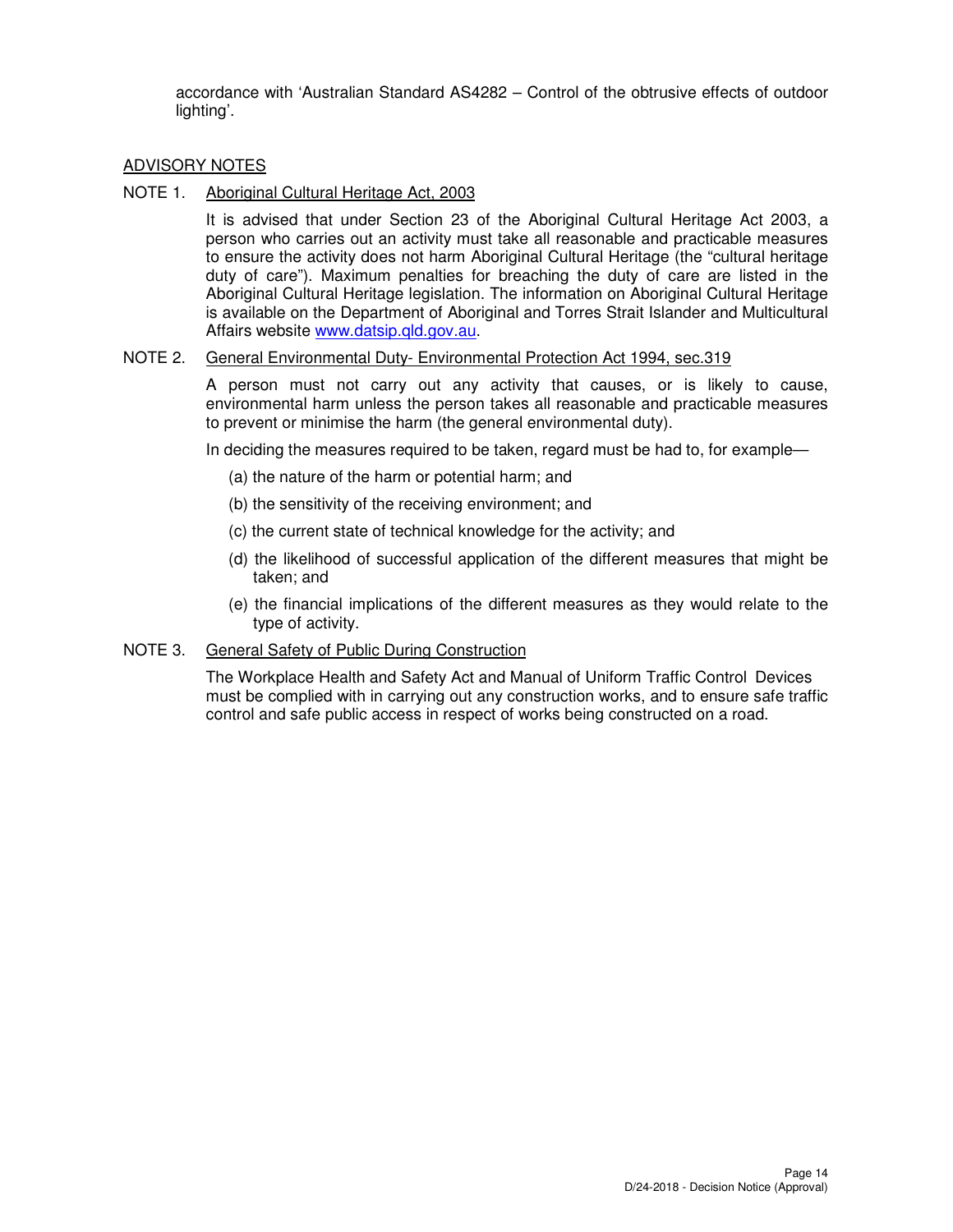

**Attachment 1 – Part 2 Referral Agency Conditions - Department of State Development, Manufacturing, Infrastructure and Planning** 

Planning Act 2016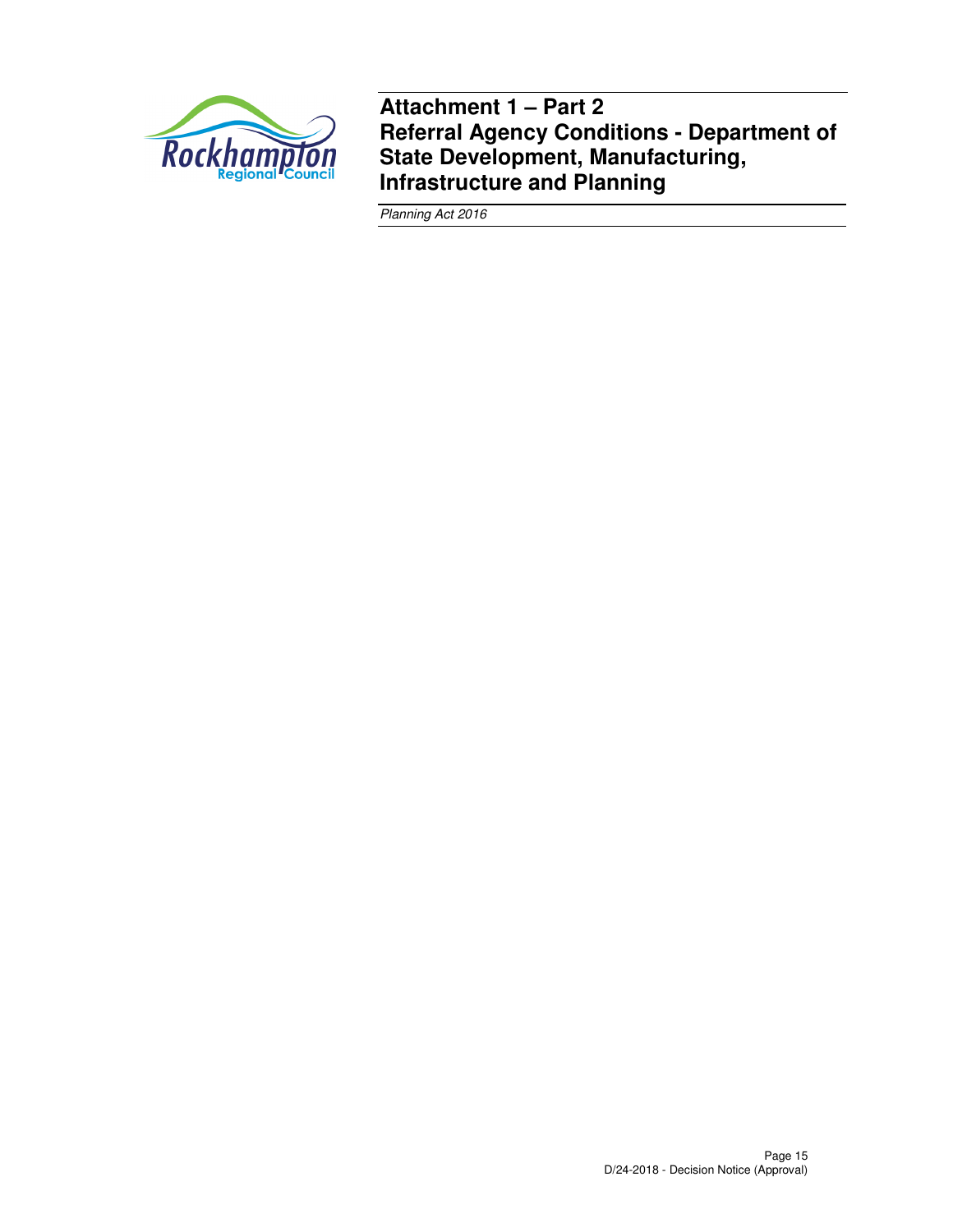

# **Attachment 2 - Appeal Rights**

PLANNING ACT 2016

The following is an extract from the Planning Act 2016 (Chapter 6)

#### **Appeal rights**

#### **229 Appeals to tribunal or P&E Court**

- (1) Schedule 1 states—
	- (a) matters that may be appealed to— (i) either a tribunal or the P&E Court; or (ii) only a tribunal; or (iii) only the P&E Court; and
	- (b) the person—
		- (i) who may appeal a matter (the **appellant**); and
		- (ii) who is a respondent in an appeal of the matter; and (iii) who is a co-respondent in an appeal of the matter; and
		- (iv) who may elect to be a co-respondent in an appeal of the matter.
- (2) An appellant may start an appeal within the appeal period.
- (3) The **appeal period** is—
	- (a) for an appeal by a building advisory agency—10 business days after a decision notice for the decision is given to the agency or
	- (b) for an appeal against a deemed refusal—at any time after the deemed refusal happens; or
	- (c) for an appeal against a decision of the Minister, under chapter 7, part 4, to register premises or to renew the registration of premises—20 business days after a notice is published under section 269(3)(a) or (4); or
	- (d) for an appeal against an infrastructure charges notice— 20 business days after the infrastructure charges notice is given to the person; or
	- (e) for an appeal about a deemed approval of a development application for which a decision notice has not been given—30 business days after the applicant gives the deemed approval notice to the assessment manager; or
	- (f) for any other appeal—20 business days after a notice of the decision for the matter, including an enforcement notice, is given to the person.
	- Note—

See the P&E Court Act for the court's power to extend the appeal period.

- (4) Each respondent and co-respondent for an appeal may be heard in the appeal.
- (5) If an appeal is only about a referral agency's response, the assessment manager may apply to the tribunal or P&E Court to withdraw from the appeal.
- (6) To remove any doubt, it is declared that an appeal against an infrastructure charges notice must not be about—
	- (a) the adopted charge itself; or
	- (b) for a decision about an offset or refund—
		- (i) the establishment cost of trunk infrastructure identified in a LGIP; or
		- (ii) the cost of infrastructure decided using the method
- included in the local government's charges resolution. **230 Notice of appeal**
- (1) An appellant starts an appeal by lodging, with the registrar of the tribunal or P&E Court, a notice of appeal that—
	- (a) is in the approved form; and
	- (b) succinctly states the grounds of the appeal.
- (2) The notice of appeal must be accompanied by the required fee.
- (3) The appellant or, for an appeal to a tribunal, the registrar must, within the service period, give a copy of the notice of appeal to—
- (a) the respondent for the appeal; and
- (b) each co-respondent for the appeal; and
- (c) for an appeal about a development application under schedule 1, table 1, item 1—each principal submitter for the development application; and
- (d) for an appeal about a change application under schedule 1, table 1, item 2—each principal submitter for the change application; and
- (e) each person who may elect to become a co-respondent for the appeal, other than an eligible submitter who is not a principal submitter in an appeal under paragraph  $(c)$  or  $(d)$ ; and
- (f) for an appeal to the P&E Court—the chief executive; and
- (g) for an appeal to a tribunal under another Act—any other person who the registrar considers appropriate.
- (4) The **service period** is—
	- (a) if a submitter or advice agency started the appeal in the P&E Court—2 business days after the appeal is started; or
	- (b) otherwise—10 business days after the appeal is started.
- (5) A notice of appeal given to a person who may elect to be a co-respondent must state the effect of subsection
- (6) A person elects to be a co-respondent by filing a notice of election, in the approved form, within 10 business days after the notice of appeal is given to the person*.*
- **231 Other appeals**
- (1) Subject to this chapter, schedule 1 and the P&E Court Act, unless the Supreme Court decides a decision or other matter under this Act is affected by jurisdictional error, the decision or matter is non-appealable.
- (2) The Judicial Review Act 1991, part 5 applies to the decision or matter to the extent it is affected by jurisdictional error.
- (3) A person who, but for subsection (1) could have made an application under the Judicial Review Act 1991 in relation to the decision or matter, may apply under part 4 of that Act for a statement of reasons in relation to the decision or matter.
- (4) In this section— **decision** includes—
	- (a) conduct engaged in for the purpose of making a decision; and
	- (b) other conduct that relates to the making of a decision; and
	- (c) the making of a decision or the failure to make a decision; and
	- (d) a purported decision; and
	- (e) a deemed refusal.

**non-appealable**, for a decision or matter, means the decision or matter—

- (a) is final and conclusive; and
- (b) may not be challenged, appealed against, reviewed, quashed, set aside or called into question in any other way under the Judicial Review Act 1991 or otherwise, whether by the Supreme Court, another court, a tribunal or another entity; and
- (c) is not subject to any declaratory, injunctive or other order of the Supreme Court, another court, a tribunal or another entity on any ground.

#### **232 Rules of the P&E Court**

- (1) A person who is appealing to the P&E Court must comply with the rules of the court that apply to the appeal.
- (2) However, the P&E Court may hear and decide an appeal even if the person has not complied with rules of the P&E Court.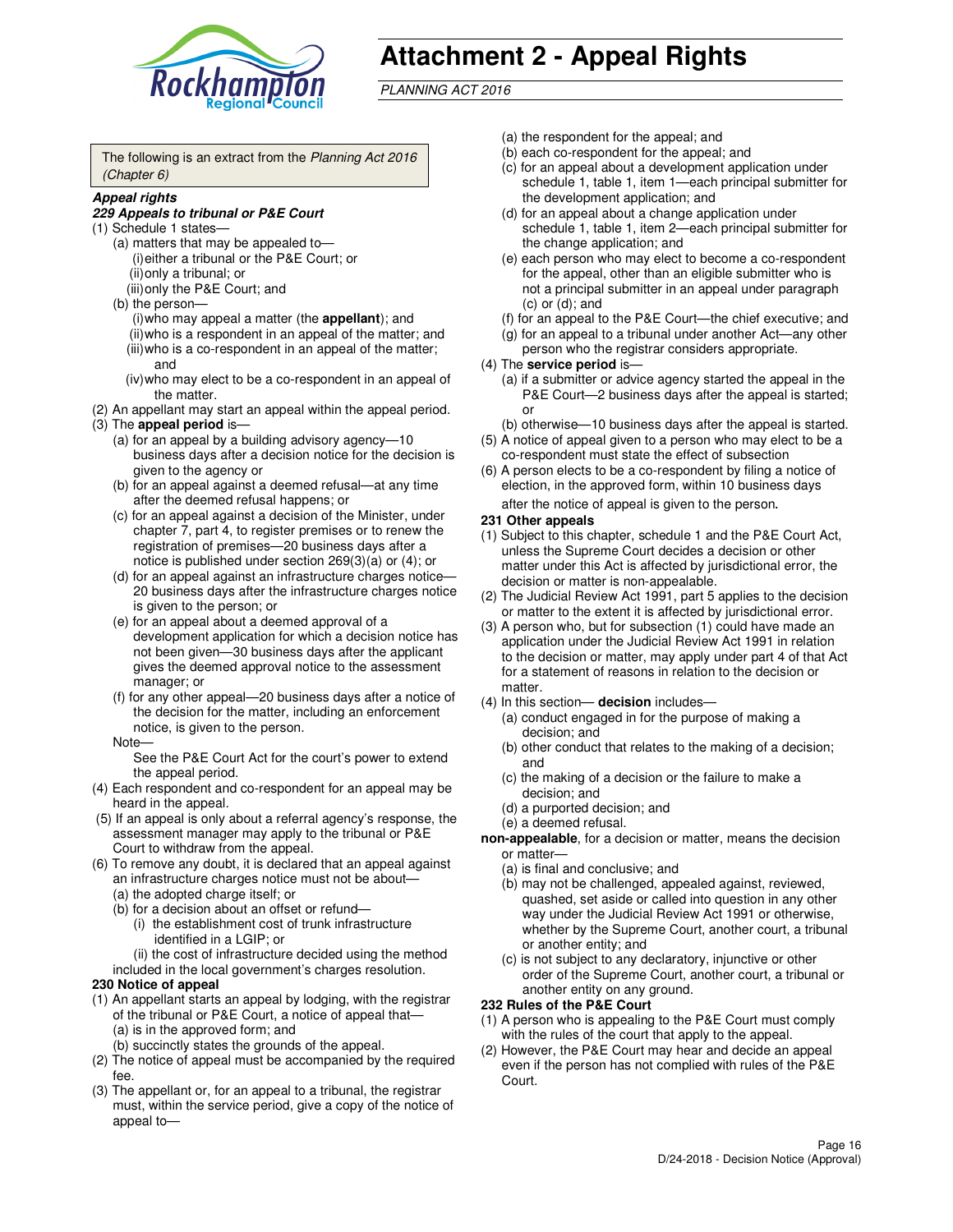

## **Appeal Rights**

PLANNING ACT 2016

## **Schedule 1**

## **Appeals section 229**

#### **1 Appeal rights and parties to appeals**

- (1) Table 1 states the matters that may be appealed to—(a) the P&E court; or (b) a tribunal.
- (2) However, table 1 applies to a tribunal only if the matter involves—
	- (a) the refusal, or deemed refusal of a development application, for—
	- (i) a material change of use for a classified building; or
	- (ii) operational work associated with building work, a retaining wall, or a tennis court; or
	- (b) a provision of a development approval for—
	- (i) a material change of use for a classified building; or
- (ii) operational work associated with building work, a retaining wall, or a tennis court; or
	- (c) if a development permit was applied for—the decision to give a preliminary approval for—
		- (i) a material change of use for a classified building; or
		- (ii) operational work associated with building work, a retaining wall, or a tennis court; or
	- (d) a development condition if—
		- (i) the development approval is only for a material change of use that involves the use of a building classified under the Building Code as a class 2 building; and
		- (ii) the building is, or is proposed to be, not more than 3 storeys; and
		- (iii) the proposed development is for not more than 60 sole-occupancy units; or
	- (e) a decision for, or a deemed refusal of, an extension application for a development approval that is only for a material change of use of a classified building; or
	- (f) a decision for, or a deemed refusal of, a change application for a development approval that is only for a material change of use of a classified building; or
	- (g) a matter under this Act, to the extent the matter relates to—
		- (i) the Building Act, other than a matter under that Act that may or must be decided by the Queensland Building and Construction Commission; or
		- (ii) the Plumbing and Drainage Act, part 4 or 5; or
	- (h) a decision to give an enforcement notice in relation to a matter under paragraphs (a) to (g); or
	- (i) a decision to give an infrastructure charges notice; or
	- (j) the refusal, or deemed refusal, of a conversion application; or
	- (k) a matter that, under another Act, may be appealed to the tribunal; or
	- (l) a matter prescribed by regulation.
- (3) Also, table 1 does not apply to a tribunal if the matter
	- involves—
	- (a) for a matter in subsection  $(2)(a)$  to  $(d)$ 
		- (i) a development approval for which the development application required impact assessment; and
		- (ii) a development approval in relation to which the assessment manager received a properly made submission for the development application; or
	- (b) a provision of a development approval about the identification or inclusion, under a variation approval, of a matter for the development.
- (4) Table 2 states the matters that may be appealed only to the P&E Court.
- (5) Table 3 states the matters that may be appealed only to the tribunal.
- (6) In each table—
	- (a) column 1 states the appellant in the appeal; and
	- (b) column 2 states the respondent in the appeal; and
	- (c) column 3 states the co-respondent (if any) in the appeal; and
	- (d) column 4 states the co-respondents by election (if any) in the appeal.
- (7) If the chief executive receives a notice of appeal under section 230(3)(f), the chief executive may elect to be a corespondent in the appeal.

| Table 1<br>Appeals to the P&E Court and, for certain matters, to a tribunal                                      |                                                                                                                                |                                                                                          |                                                       |  |
|------------------------------------------------------------------------------------------------------------------|--------------------------------------------------------------------------------------------------------------------------------|------------------------------------------------------------------------------------------|-------------------------------------------------------|--|
| 1. Development applications<br>An appeal may be made against-<br>(c) a provision of the development approval; or | (a) the refusal of all or part of the development application; or<br>(b) the deemed refusal of the development application; or | (d) if a development permit was applied for-the decision to give a preliminary approval. |                                                       |  |
| Column 3<br>Column 2<br>Column 4<br>Column 1                                                                     |                                                                                                                                |                                                                                          |                                                       |  |
| Appellant                                                                                                        | Respondent                                                                                                                     | Co-respondent                                                                            | Co-respondent by election                             |  |
| $($ if any $)$<br>$($ if any $)$                                                                                 |                                                                                                                                |                                                                                          |                                                       |  |
| The applicant                                                                                                    | The assessment<br>manager                                                                                                      | If the appeal is about<br>a concurrence                                                  | 1 A concurrence agency that is<br>not a co-respondent |  |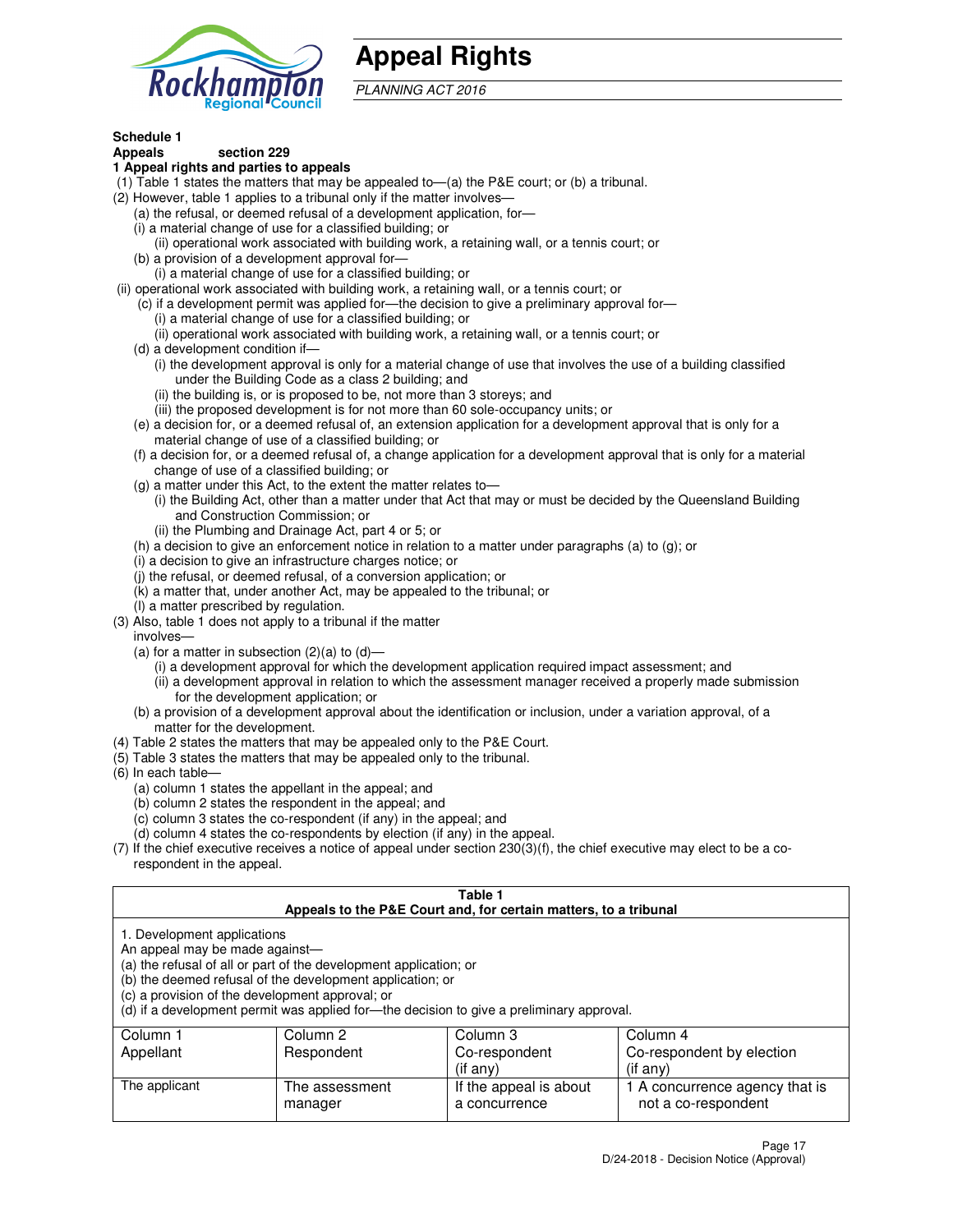| Table 1<br>Appeals to the P&E Court and, for certain matters, to a tribunal                                                                                                                             |                                                                                                                                                                                              |                                                                 |                                                                                                                                                                                                                                                                                                                                                 |  |  |
|---------------------------------------------------------------------------------------------------------------------------------------------------------------------------------------------------------|----------------------------------------------------------------------------------------------------------------------------------------------------------------------------------------------|-----------------------------------------------------------------|-------------------------------------------------------------------------------------------------------------------------------------------------------------------------------------------------------------------------------------------------------------------------------------------------------------------------------------------------|--|--|
|                                                                                                                                                                                                         |                                                                                                                                                                                              | agency's referral<br>response-the<br>concurrence agency         | 2 If a chosen Assessment<br>manager is the respondent-<br>the prescribed assessment<br>manager<br>3 Any eligible advice agency for<br>the application<br>4 Any eligible submitter for the<br>application                                                                                                                                        |  |  |
| 2. Change applications<br>An appeal may be made against-<br>(b) a deemed refusal of a change application.                                                                                               |                                                                                                                                                                                              |                                                                 | (a) a responsible entity's decision for a change application, other than a decision made by the P&E court; or                                                                                                                                                                                                                                   |  |  |
| Column 1<br>Appellant                                                                                                                                                                                   | Column <sub>2</sub><br>Respondent                                                                                                                                                            | Column <sub>3</sub><br>Co-respondent<br>(if any)                | Column 4<br>Co-respondent by election<br>(if any)                                                                                                                                                                                                                                                                                               |  |  |
| 1 The applicant<br>2 If the responsible<br>entity is the<br>assessment<br>manager-an<br>affected entity that<br>gave a pre-request<br>notice or response<br>notice                                      | The responsible<br>entity                                                                                                                                                                    | If an affected entity<br>starts the appeal-the<br>applicant     | 1 A concurrence agency for the<br>development application<br>2 If a chosen assessment<br>manager is the respondent-<br>the prescribed assessment<br>manager<br>3 A private certifier for the<br>development application<br>4 Any eligible advice agency for<br>the change application<br>5 Any eligible submitter for the<br>change application |  |  |
|                                                                                                                                                                                                         | 3. Extension applications<br>An appeal may be made against-<br>(a) the assessment manager's decision about an extension application; or<br>(b) a deemed refusal of an extension application. |                                                                 |                                                                                                                                                                                                                                                                                                                                                 |  |  |
| Column 1<br>Appellant                                                                                                                                                                                   | Column <sub>2</sub><br>Respondent                                                                                                                                                            | Column <sub>3</sub><br>Co-respondent<br>(if any)                | Column 4<br>Co-respondent by election<br>(if any)                                                                                                                                                                                                                                                                                               |  |  |
| 1 The applicant<br>1<br>For a matter other<br>2<br>than a deemed<br>refusal of an<br>extension<br>application $-$ a<br>concurrence<br>agency, other than<br>the chief executive,<br>for the application | The assessment<br>manager                                                                                                                                                                    | If a concurrence<br>agency starts the<br>appeal - the applicant | If a chosen assessment<br>manager is the respondent $-$ the<br>prescribed assessment manager                                                                                                                                                                                                                                                    |  |  |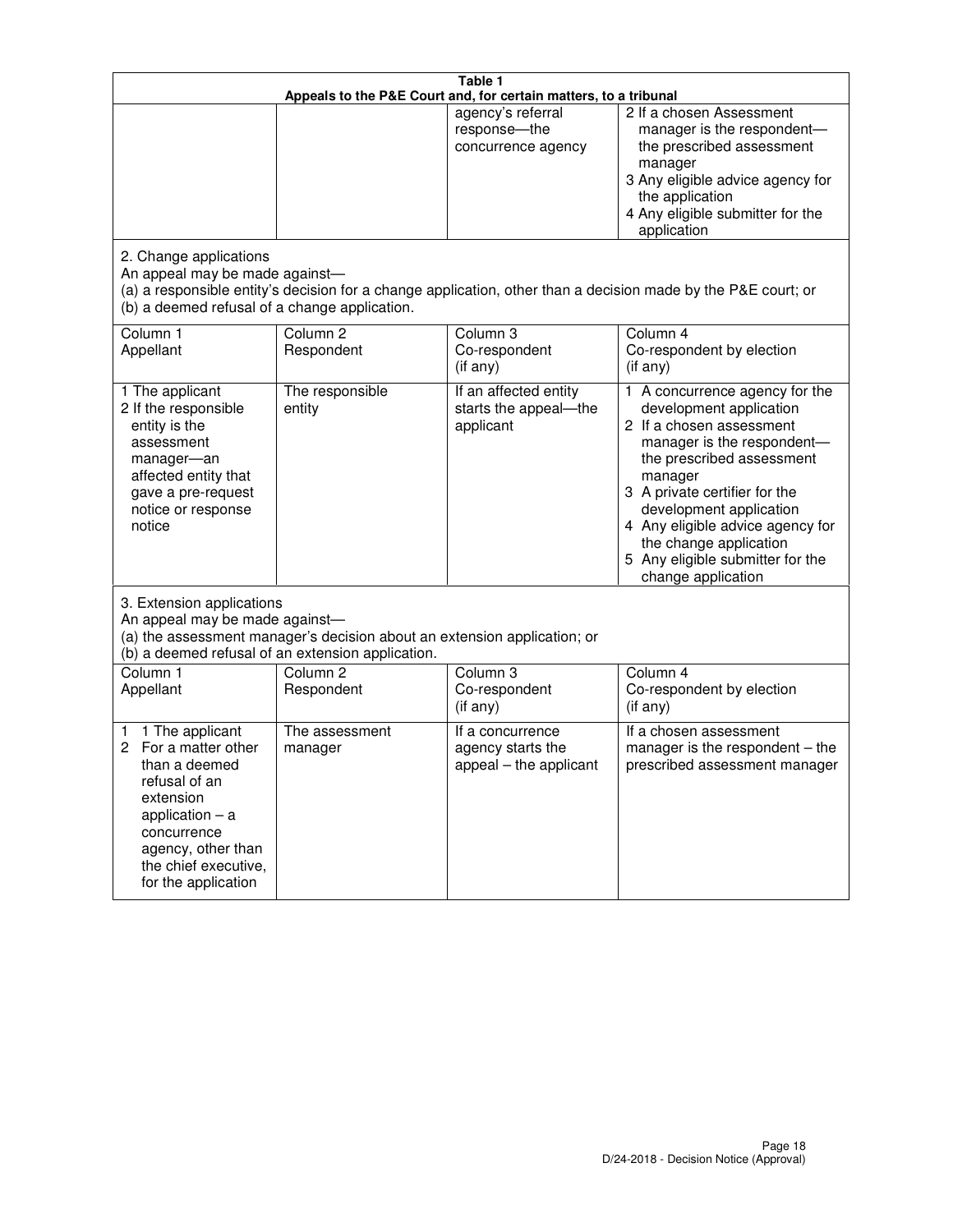#### **Table 1 Appeals to the P&E Court and, for certain matters, to a tribunal**

4. Infrastructure charges notices

An appeal may be made against an infrastructure charges notice on 1 or more of the following grounds

- a) The notice involved an error relating to
	- (i) The application of the relevant adopted charge; or

Examples of errors in applying an adopted charge –

- The incorrect application of gross floor area for a non-residential development
- Applying an incorrect 'use category', under a regulation, to the development
	- (i) The working out of extra demands, for section 120; or
	- (ii) An offset or refund; or
- b) The was no decision about an offset or refund; or
- c) If the infrastructure charges notice states a refund will be given the timing for giving the refund; or
- d) The amount of the charge is so unreasonable that no reasonable relevant local government could have imposed the amount.

| Column 1<br>Appellant                                    | Column 2<br>Respondent                                                    | Column 3<br>Co-respondent<br>$($ if any $)$ | Column 4<br>Co-respondent by election<br>$($ if any $)$ |
|----------------------------------------------------------|---------------------------------------------------------------------------|---------------------------------------------|---------------------------------------------------------|
| The person given the<br>Infrastructure charges<br>notice | The local government<br>that gave the<br>infrastructure charges<br>notice |                                             |                                                         |

5. Conversion applications

An appeal may be made against—

(a) the refusal of a conversion application; or

(b) a deemed refusal of a conversion application.

| Column 1<br>Appellant | Column 2<br>Respondent                                                  | Column 3<br>Co-respondent<br>$($ if any $)$ | Column 4<br>Co-respondent by election<br>$($ if any $)$ |
|-----------------------|-------------------------------------------------------------------------|---------------------------------------------|---------------------------------------------------------|
| The applicant         | The local government<br>to which the conversion<br>application was made |                                             |                                                         |

6. Enforcement notices

An appeal may be made against the decision to give an enforcement notice.

| Column 1<br>Appellant                      | Column 2<br>Respondent       | Column 3<br>Co-respondent<br>$($ if any $)$ | Column 4<br>Co-respondent by election<br>(if any)                                                                                                                          |
|--------------------------------------------|------------------------------|---------------------------------------------|----------------------------------------------------------------------------------------------------------------------------------------------------------------------------|
| The person given the<br>enforcement notice | The enforcement<br>authority |                                             | If the enforcement authority is<br>not the local government for<br>the premises in relation to which<br>the offence is alleged to have<br>happened-the local<br>government |

#### **Table 2 Appeals to the P&E Court only**

1. Appeals from tribunal

An appeal may be made against a decision of a tribunal, other than a decision under

section 252, on the ground of—

(a) an error or mistake in law on the part of the tribunal; or

(b) jurisdictional error.

| Column 1<br>Appellant                             | Column 2<br>Respondent                                    | Column 3<br>Co-respondent<br>(if any) | Column 4<br>Co-respondent by election<br>(if any) |
|---------------------------------------------------|-----------------------------------------------------------|---------------------------------------|---------------------------------------------------|
| A party to the<br>proceedings for the<br>decision | The other party to the<br>proceedings for the<br>decision | -                                     |                                                   |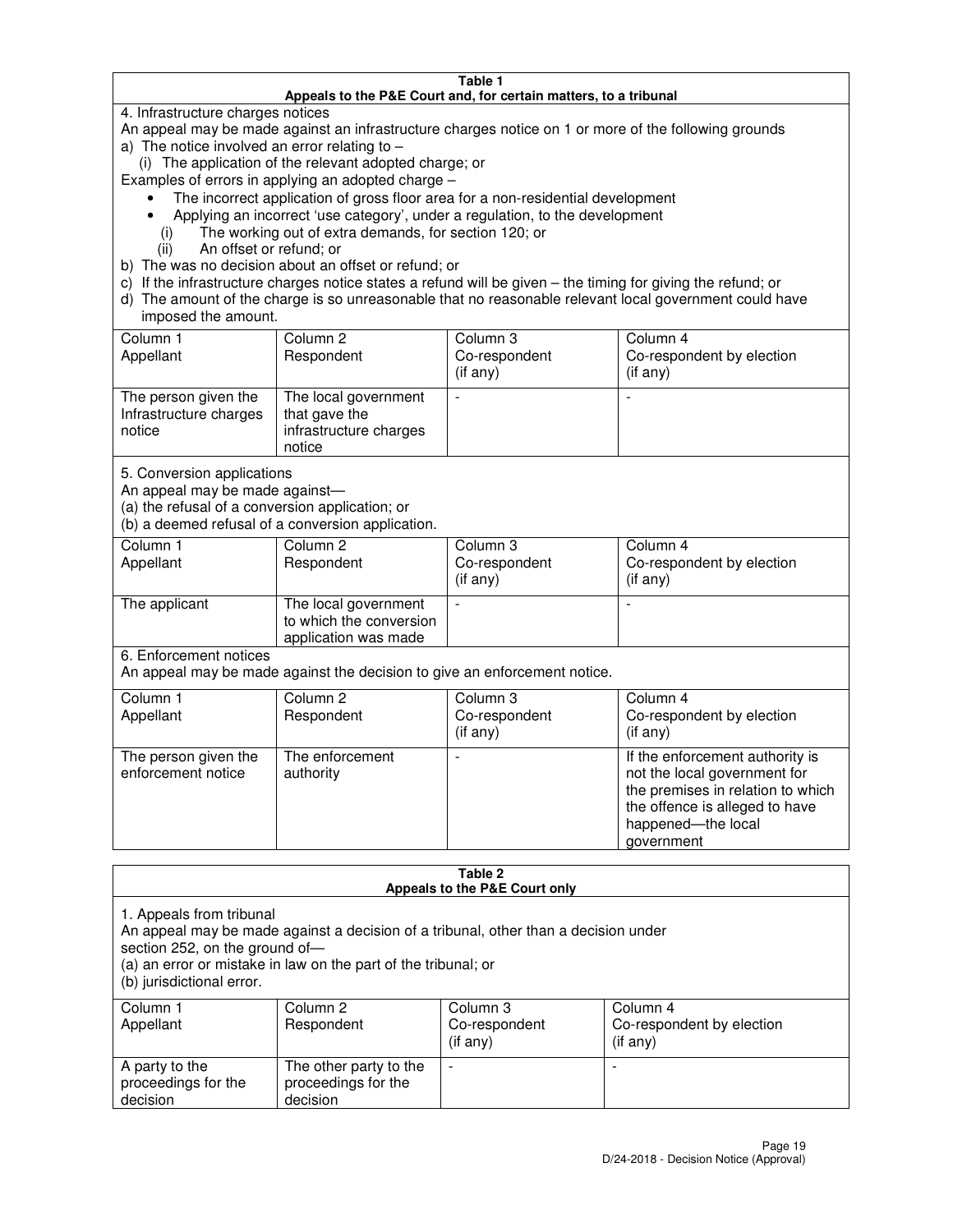#### **Table 2 Appeals to the P&E Court only**

2. Eligible submitter appeals

An appeal may be made against the decision to give a development approval, or an approval for a change application, to the extent that the decision relates to—

(a) any part of the development application for the development approval that required impact assessment; or (b) a variation request.

| Column 1<br>Appellant                                                                                                                                                                                                                                                                                                                                                                                              | Column <sub>2</sub><br>Respondent                                                                                          | Column 3<br>Co-respondent<br>(if any)                                                                                     | Column 4<br>Co-respondent by election<br>(i f any)           |  |
|--------------------------------------------------------------------------------------------------------------------------------------------------------------------------------------------------------------------------------------------------------------------------------------------------------------------------------------------------------------------------------------------------------------------|----------------------------------------------------------------------------------------------------------------------------|---------------------------------------------------------------------------------------------------------------------------|--------------------------------------------------------------|--|
| 1 For a development<br>application-an<br>eligible submitter for<br>the development<br>application<br>2 For a change<br>application-an<br>eligible submitter for<br>the change<br>application                                                                                                                                                                                                                       | 1 For a development<br>application-the<br>assessment<br>manager<br>2 For a change<br>application-the<br>responsible entity | 1 The applicant<br>2 If the appeal is<br>about a concurrence<br>agency's referral<br>response---the<br>concurrence agency | Another eligible<br>submitter for the<br>application         |  |
| 3. Eligible submitter and eligible advice agency appeals<br>An appeal may be made against a provision of a development approval, or failure to<br>include a provision in the development approval, to the extent the matter relates to-<br>(a) any part of the development application or the change application, for the development approval, that<br>required impact assessment; or<br>(b) a variation request. |                                                                                                                            |                                                                                                                           |                                                              |  |
| Column 1<br>Appellant                                                                                                                                                                                                                                                                                                                                                                                              | Column <sub>2</sub><br>Respondent                                                                                          | Column 3<br>Co-respondent<br>(if any)                                                                                     | Column <sub>4</sub><br>Co-respondent by election<br>(if any) |  |
| 1 For a development<br>application-an<br>eligible submitter for<br>the development                                                                                                                                                                                                                                                                                                                                 | 1 For a development<br>application-the<br>assessment<br>manager                                                            | 1 The applicant<br>2 If the appeal is<br>about a concurrence<br>agency's referral                                         | Another eligible submitter for the<br>application            |  |

response—the concurrence agency

change application 4. Compensation claims

application 2 For a change application—an eligible submitter for

the change application 3 An eligible advice agency for the development application or

An appeal may be made against—

(a) a decision under section 32 about a compensation claim; or

2 For a change application—the responsible entity

(b) a decision under section 265 about a claim for compensation; or

(c) a deemed refusal of a claim under paragraph (a) or (b).

| Column 1<br>Appellant                      | Column 2<br>Respondent                                 | Column 3<br>Co-respondent<br>(if any) | Column 4<br>Co-respondent by election<br>(if any) |
|--------------------------------------------|--------------------------------------------------------|---------------------------------------|---------------------------------------------------|
| A person dissatisfied<br>with the decision | The local<br>government to which<br>the claim was made |                                       |                                                   |
| 5. Registered premises                     |                                                        |                                       |                                                   |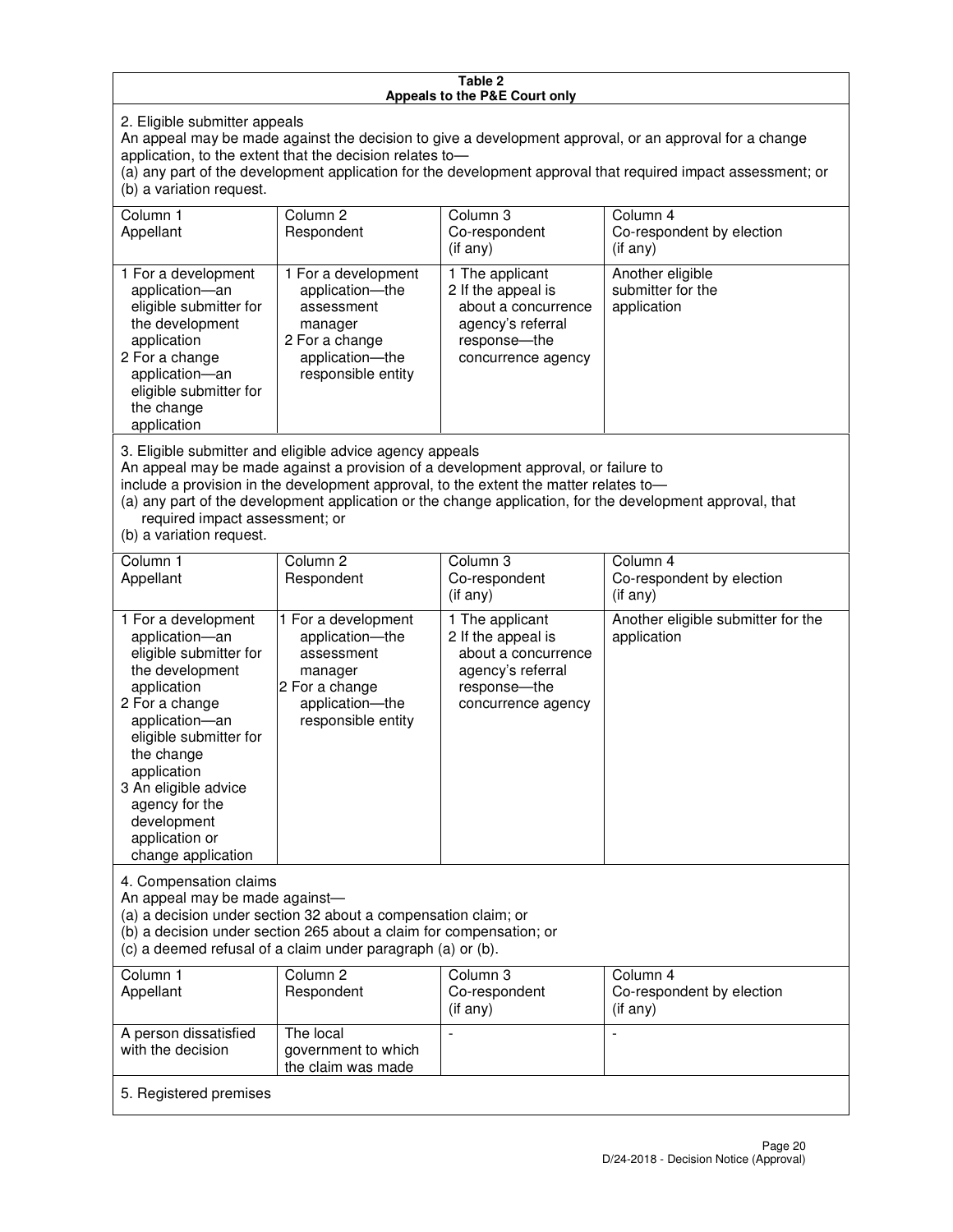| Table 2<br>Appeals to the P&E Court only                                                                                                                                                                                                                                                             |                                                                                                                                                                                                                                                                                  |                                         |                                                                                                                                                                             |  |  |
|------------------------------------------------------------------------------------------------------------------------------------------------------------------------------------------------------------------------------------------------------------------------------------------------------|----------------------------------------------------------------------------------------------------------------------------------------------------------------------------------------------------------------------------------------------------------------------------------|-----------------------------------------|-----------------------------------------------------------------------------------------------------------------------------------------------------------------------------|--|--|
| An appeal may be made against a decision of the Minister under chapter 7, part 4.                                                                                                                                                                                                                    |                                                                                                                                                                                                                                                                                  |                                         |                                                                                                                                                                             |  |  |
|                                                                                                                                                                                                                                                                                                      |                                                                                                                                                                                                                                                                                  |                                         |                                                                                                                                                                             |  |  |
| Column 1<br>Appellant                                                                                                                                                                                                                                                                                | Column <sub>2</sub><br>Respondent                                                                                                                                                                                                                                                | Column <sub>3</sub><br>Co-respondent    | Column <sub>4</sub><br>Co-respondent by election                                                                                                                            |  |  |
|                                                                                                                                                                                                                                                                                                      |                                                                                                                                                                                                                                                                                  | $($ if any $)$                          | (if any)                                                                                                                                                                    |  |  |
| 1 A person given a<br>decision notice about<br>the decision<br>2 If the decision is to<br>register premises or<br>renew the<br>registration of<br>premises-an owner<br>or occupier of<br>premises in the<br>affected area for the<br>registered premises<br>who is dissatisfied<br>with the decision | <b>The Minister</b>                                                                                                                                                                                                                                                              |                                         | If an owner or occupier starts the<br>appeal – the owner of the<br>registered premises                                                                                      |  |  |
| 6. Local laws<br>development; or                                                                                                                                                                                                                                                                     | An appeal may be made against a decision of a local government, or conditions applied,<br>under a local law about-<br>(a) the use of premises, other than a use that is the natural and ordinary consequence of prohibited<br>(b) the erection of a building or other structure. |                                         |                                                                                                                                                                             |  |  |
| Column 1                                                                                                                                                                                                                                                                                             | Column <sub>2</sub>                                                                                                                                                                                                                                                              | Column 3                                | Column $\overline{4}$                                                                                                                                                       |  |  |
| Appellant                                                                                                                                                                                                                                                                                            | Respondent                                                                                                                                                                                                                                                                       | Co-respondent<br>(if any)               | Co-respondent by election<br>(if any)                                                                                                                                       |  |  |
| A person who-<br>(a) applied for the<br>decision; and<br>(b) is dissatisfied with<br>the decision or<br>conditions.                                                                                                                                                                                  | The local government                                                                                                                                                                                                                                                             |                                         |                                                                                                                                                                             |  |  |
|                                                                                                                                                                                                                                                                                                      |                                                                                                                                                                                                                                                                                  | Table 3<br>Appeals to the tribunal only |                                                                                                                                                                             |  |  |
| 1. Building advisory agency appeals<br>An appeal may be made against giving a development approval for building work to the extent the building<br>work required code assessment against the building assessment provisions.                                                                         |                                                                                                                                                                                                                                                                                  |                                         |                                                                                                                                                                             |  |  |
| Column 1<br>Appellant                                                                                                                                                                                                                                                                                | Column <sub>2</sub><br>Respondent                                                                                                                                                                                                                                                | Column 3<br>Co-respondent<br>(if any)   | Column 4<br>Co-respondent by election<br>(if any)                                                                                                                           |  |  |
| A building advisory<br>agency for the<br>development application<br>related to the approval                                                                                                                                                                                                          | The assessment<br>manager                                                                                                                                                                                                                                                        | The applicant                           | 1 A concurrence agency for the<br>development application<br>related to the approval<br>2 A private certifier for the<br>development application<br>related to the approval |  |  |
| 3. Certain decisions under the Building Act and the Plumbing and Drainage Act<br>An appeal may be made against a decision under-<br>(a) the Building Act, other than a decision made by the Queensland Building and Construction Commission; or<br>(b) the Plumbing and Drainage Act, part 4 or 5.   |                                                                                                                                                                                                                                                                                  |                                         |                                                                                                                                                                             |  |  |
| Column 1<br>Appellant                                                                                                                                                                                                                                                                                | Column <sub>2</sub><br>Respondent                                                                                                                                                                                                                                                | Column 3<br>Co-respondent<br>(if any)   | Column 4<br>Co-respondent by election<br>(if any)                                                                                                                           |  |  |